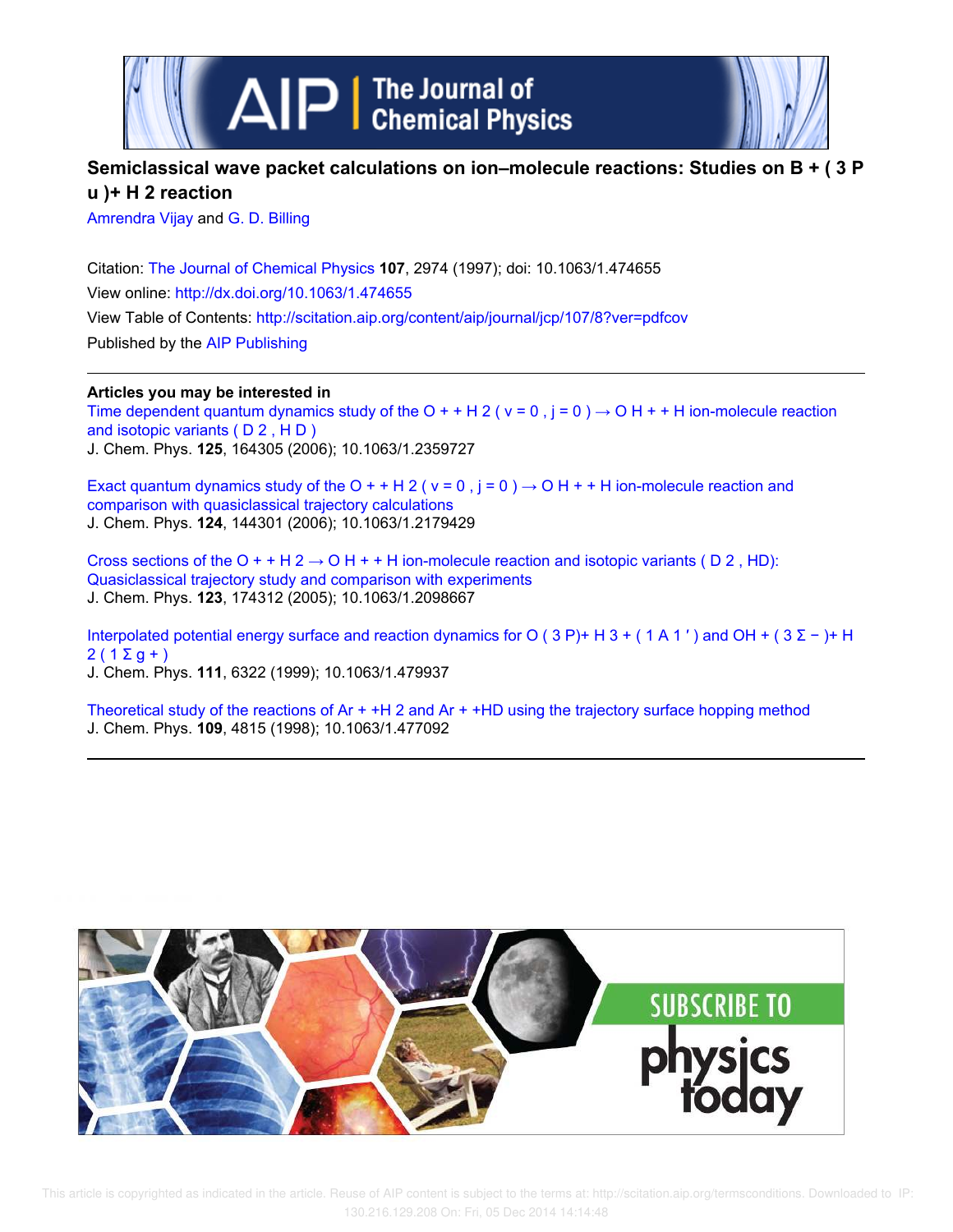# **Semiclassical wave packet calculations on ion–molecule reactions:**  $\mathsf{Student}(\mathsf{B}) = \mathsf{B}^+(\mathsf{B}\mathsf{P}_\mathsf{u}) + \mathsf{H}_2$  reaction

Amrendra Vijay and G. D. Billing *Kemisk Laboratorium III, H. C. O*"*rsted Institute, University of Copenhagen, DK-2100 Copenhagen O*" *, Denmark*

(Received 27 February 1997; accepted 19 May 1997)

We present the investigations of nonadiabatic scattering processes (reactive as well charge-transfer) occurring in  $B^+$ +H<sub>2</sub> reaction in the gas phase on the triplet electronic surfaces utilizing a mixed quantum-classical approach to scattering of three particle systems in hyperspherical coordinates. The time-dependent Schrödinger equation is solved in diabatic representation using wave packet propagation method on a grid in two quantum dimensions. The potential-energy surfaces have been obtained using the valence-bond diatomics-in-molecule approach. © *1997 American Institute of Physics.* [S0021-9606(97)00832-5]

# **I. INTRODUCTION**

Nonadiabatic scattering processes occur frequently between molecular species, with the typical example being the low-energy charge-transfer process between ions and molecules. These processes are of much interest because they are encountered in many systems of major importance for example, plasmas, combustion, fusion, atmospheric chemistry, etc. Complete understanding of these complicated systems requires a detailed information on the scattering processes in the elementary systems at the microscopic level, e.g., ranging from state-selected integral total cross section, state-tostate integral cross section to state-to-state differential cross sections. In this context we have recently in a series of papers formulated the nonadiabatic scattering problem for a general triatomic system in diabatic representation within the hyperspherical coordinate framework. $1-11$  As a general scheme we have discussed the full quantum mechanical problem and it is also possible to obtain (within various limits) a hierarchy of semiclassical schemes suitable for a large spectrum of interesting problems. Within the semiclassical framework we treat part of the system by classical means, wherein classical degrees of freedom are governed by an effective potential, which is an average over the remaining quantum degrees of freedom in the system. This gives rise to a class of hybrid theory in which classical and quantum mechanics are blended in a consistent manner. This approach is sometimes also called the mixed quantum-classical method.<sup>11</sup> As the exact quantum mechanical treatment of scattering processes of three particles involving several coupled electronic surfaces is still rather elaborate and time consuming, the mixed quantum-classical approach offers an enormous possibility for treating such systems. In this paper we report our study on  $B^+$ +H<sub>2</sub> reaction using a class of mixed quantum-classical approach on the triplet DIM (diatomics in molecules) potential-energy surfaces. Within the hyperspherical coordinate system of this approach we treat the hyper-radius  $(\rho)$  and the overall rotational motion described by three Euler angles  $(\alpha, \beta, \text{ and } \gamma)$  and their conjugate momenta by classical means and the hyperangles  $(\theta$  and  $\phi$ ) quantum mechanically. However, the introduction of hyperspherical coordinates allow the even-handed treatment of all the rearrangement channels, this essentially transforms the reactive scattering problem into an inelastic one. The resulting equations are then convenient to use as they allow for an asymptotic quantization of the vibrational and rotational degrees of freedom of the diatomic fragments, whereas the rotational projection quantum number is treated classically. Thus the initialization of the wave packet as well as the final projection is carried out using asymptotic states which are eigenfunctions of the asymptotic Hamiltonian. In the quantum treatment of hyperangles the corresponding 2D wave packet is propagated on a rectangular grid by the standard Lanczos scheme. A manifold of nine diabatic potentialenergy surfaces for the triplet electronic states has been constructed using the valence bond diatomics-in-molecules (VB- $DIM$ ) approach of Faist and Muckerman.<sup>12,13</sup> Prior to this work the dynamical calculations reported on  $B^+({}^3P_u) + H_2$ system is the quasiclassical trajectory studies on the ground state LEPS triplet surface fitted to *ab initio* points by Klimo *et al.*<sup>14</sup> On the experimental side product angular and energy distribution of this reaction has been studied by Friedrich and Herman.<sup>15</sup> Emission spectroscopic studies on this reaction has been reported by Ottinger and Reichmuth.<sup>16</sup> The outline of the paper is as follows: Section II presents a brief outline of the theory and in Sec. III we present the derivation of potential-energy matrix. The results are presented and discussed in Sec. IV.

#### **II. THEORY**

In this section we present a brief overview of the theory we have employed for solving the scattering problem of  $B^+$ +H<sub>2</sub> system. For more complete discussion readers may refer to Refs. 1–11. For a general multi-surface problem the time-dependent Schrödinger equation for nuclear motion in diabatic representation is written as

$$
i\hbar \frac{\partial}{\partial t} \left\{ \Xi_k \right\} = \hat{T} \left\{ \Xi_k \right\} + \mathbf{V} \left\{ \Xi_k \right\},\tag{1}
$$

where  $\hat{T}$  is the usual nuclear kinetic-energy operator and **V** is the diabatic potential-energy matrix. The index *k* refers to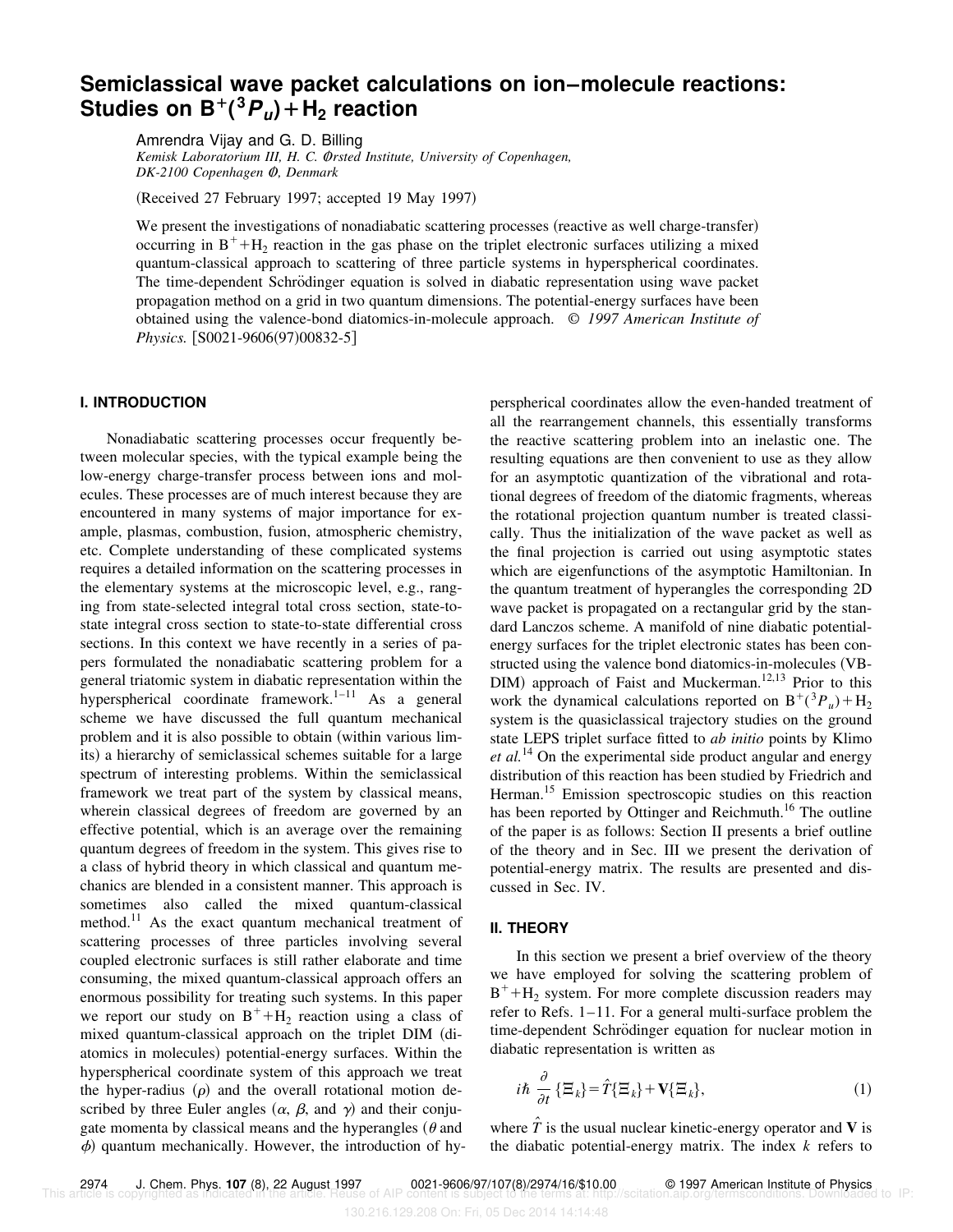the manifold of diabatic states and the braces denotes the column vector. In the hyperspherical formulation of the *A*  $+BC$  scattering problem the internal configuration of the system is described by the hyper-radius  $\rho$  and the two hyperangles  $\theta$  and  $\phi$ . The orientation of the *ABC* triangle in the space-fixed coordinate is described by the Euler angles  $\alpha$ ,  $\beta$ , and  $\gamma$ . We choose the external coordinate in such a way that the momenta conjugate to  $\alpha$  and  $\beta$  are constants of motion, and hence only  $\gamma$  enters the Hamiltonian. By introducing a classical description of  $\gamma$ ,  $\rho$  and their conjugate momenta,  $P_{\gamma}$ and  $P_{\rho}$ , respectively, the semiclassical expression for the kinetic-energy term  $\hat{T}$  expressed in these coordinates (which are closely related to those of Johnson<sup>17,18</sup>) takes the form

$$
\hat{T} = \frac{P_{\rho}^2}{2\mu} + \hat{H}_0(\rho, \theta, \phi) + \hat{H}_1(\rho, \theta, \phi, t; J) + \Delta V(\rho, \theta), \quad (2)
$$

where

$$
\hat{H}_0 = -\frac{2\hbar^2}{\mu \rho^2} \left[ \frac{\partial^2}{\partial \theta^2} + \frac{1}{\sin^2 \theta} \frac{\partial^2}{\partial \phi^2} \right],
$$
\n
$$
P \left[ P - 4 \cos \theta \hat{P} \right] = P_1^2 - P_2^2
$$
\n(3)

$$
\hat{H}_1 = \frac{P_{\gamma} [P_{\gamma} - 4 \cos \theta \hat{P}_{\phi}]}{2 \mu \rho^2 \sin^2 \theta} + \frac{P_{J}^2 - P_{\gamma}^2}{\mu \rho^2 \cos^2 \theta}
$$
\n
$$
\times (1 + \sin \theta \cos 2\gamma),
$$
\n(4)

$$
\hat{P}_{\phi} = -i\hbar \frac{\partial}{\partial \phi},\tag{5}
$$

$$
\Delta V = -\frac{\hbar^2}{2\mu\rho^2} \left[ \frac{1}{4} + \frac{4}{\sin^2 2\theta} \right],
$$
 (6)

and  $\mu = \sqrt{m_A m_B m_C / (m_A + m_B + m_C)}$  is the reduced mass for three particles. The potential  $\Delta V$  is called the extra potential which arises from the kinetic-energy term when transforming from the Cartesian (or Jacobi) to the hyperspherical coordinates, and thus it is independent of electronic states. In the diabatic representation  $\Delta V$  thus forms a diagonal (constant) matrix which is added to the real potential term in the present discussion. The time-dependent Schrödinger equation [Eq.  $(1)$ ] is solved by using a 2D-grid representation of the wave function and the Lanczos time propagator. The time dependence arising out of the classical variables is obtained by solving the equations of motion:

$$
\dot{\gamma} = \frac{\partial H_{\rm eff}(P_{\gamma}, \gamma, P_{\rho}, \rho, t)}{\partial P_{\gamma}},\tag{7}
$$

$$
\dot{P}_{\gamma} = -\frac{\partial H_{\text{eff}}(P_{\gamma}, \gamma, P_{\rho}, \rho, t)}{\partial \gamma},\tag{8}
$$

$$
\dot{\rho} = \frac{P_{\rho}}{\mu},\tag{9}
$$

$$
\dot{P}_{\rho} = -\frac{\partial H_{\rm eff}(P_{\gamma}, \gamma, P_{\rho}, \rho, t)}{\partial \rho}.
$$
\n(10)

Here dot denotes the time derivative. The effective Hamiltonian  $H_{\text{eff}}$  is obtained as the expectation value of the Hamiltonian, that is

$$
H_{\text{eff}} = \frac{P_{\rho}^{2}}{2\mu} + \sum_{k} \langle \Xi_{k} | \hat{H}_{0} | \Xi_{k} \rangle + \sum_{k} \langle \Xi_{k} | \hat{H}_{1} | \Xi_{k} \rangle
$$
  
+  $V_{\text{eff}}(\rho),$  (11)

where brackets denote average values over  $\theta$  and  $\phi$  and the effective potential  $V_{\text{eff}}(\rho)$  is given as

$$
V_{\text{eff}}(\rho) = \langle {\{\Xi_k\}}^T [\mathbf{V} + \mathbf{I} \Delta V] {\{\Xi_k\}} \rangle. \tag{12}
$$

The initial values of the classical variables are

$$
\rho \text{ large,} \quad P_{\rho} = -\sqrt{2\mu(E - \langle (\hat{H}_0 + \mathbf{V} + \mathbf{I}\Delta V) \rangle - \langle \hat{H}_1 \rangle)},
$$
  

$$
\gamma \text{ between 0 and } 2\pi, \quad P_{\gamma} \text{ between } -P_J \text{ to } +P_J,
$$
  
(13)

where the brackets indicate that the expectation value is being taken. Since for a given total energy and angular momentum the values of  $\gamma$  and  $P_{\gamma}=J_{\gamma}$  are not specified, the state to state probabilities are averaged over a number of trajectories (typically several hundred) with appropriately selected initial values of  $\gamma$  and  $P_{\gamma}$ . To this end we have implemented a Monte Carlo sampling scheme for the selection of  $\gamma$  and  $P_{\gamma}$ within the largest specified value of  $J_z = J_{\text{max}}$  (vide infra). Such a procedure represents an average over the initial and a sum over the final projection quantum numbers. For each selected values of  $\gamma$  and  $P_{\gamma}$  a trajectory is propagated in  $\rho$ inwards, it reaches a turning point and moves out again. It is then terminated at a large value of  $\rho$  (6 Å or more). The distribution of  $\gamma$  is not uniform in the above range [cf. Eq. (13)] and thus the values of  $P_\gamma$  and  $\gamma$  have to be compatible with the constraint that  $|\kappa|$  (vide infra) be smaller than *j*.

#### **A. Initialization**

The initial wave function is taken as a product of a Morse vibrational and an Arthurs–Dalgarno state  $\mathcal{Y}_{jl}^{jm}$  for the internal motion of the diatomics. The initial wave function determines the ''*K*-component'' of the wave packet expressed in terms of the hyperspherical coordinates

$$
\Xi_J = \sum_{-J}^{J} \Xi_K^J(\theta, \phi; \rho) D_{MK}^J(\alpha, \beta, \gamma), \tag{14}
$$

where  $D_{MK}^{J}$  are the rotation matrix elements. If the vibrational and rotational degrees of freedom are treated as separable, we can write the wave function of the diatomic molecule *BC* as

$$
\varsigma_{vjm}(r,\eta,\xi) = g_v(r)Y_{jm}(\eta,\xi),\tag{15}
$$

where  $g$  is the vibrational wave function and  $Y$  is a spherical harmonic function. In the present semiclassical approximation the Euler angles are treated classically. As a result, the angle  $\xi$  (which is related to the Euler angles), that is, the rotational projection states are also treated classically and hence the eigenstates of *BC* molecule may be labeled by *v* and *j* only. We thus write the wave function of the diatomic molecule *BC* as

$$
\mathbf{s}_{vj}(r,\eta;\kappa) = \frac{1}{\sqrt{x}} g_{vj}(x) P_j^{\kappa}(\cos \eta) \sqrt{\sin \eta}.
$$
 (16)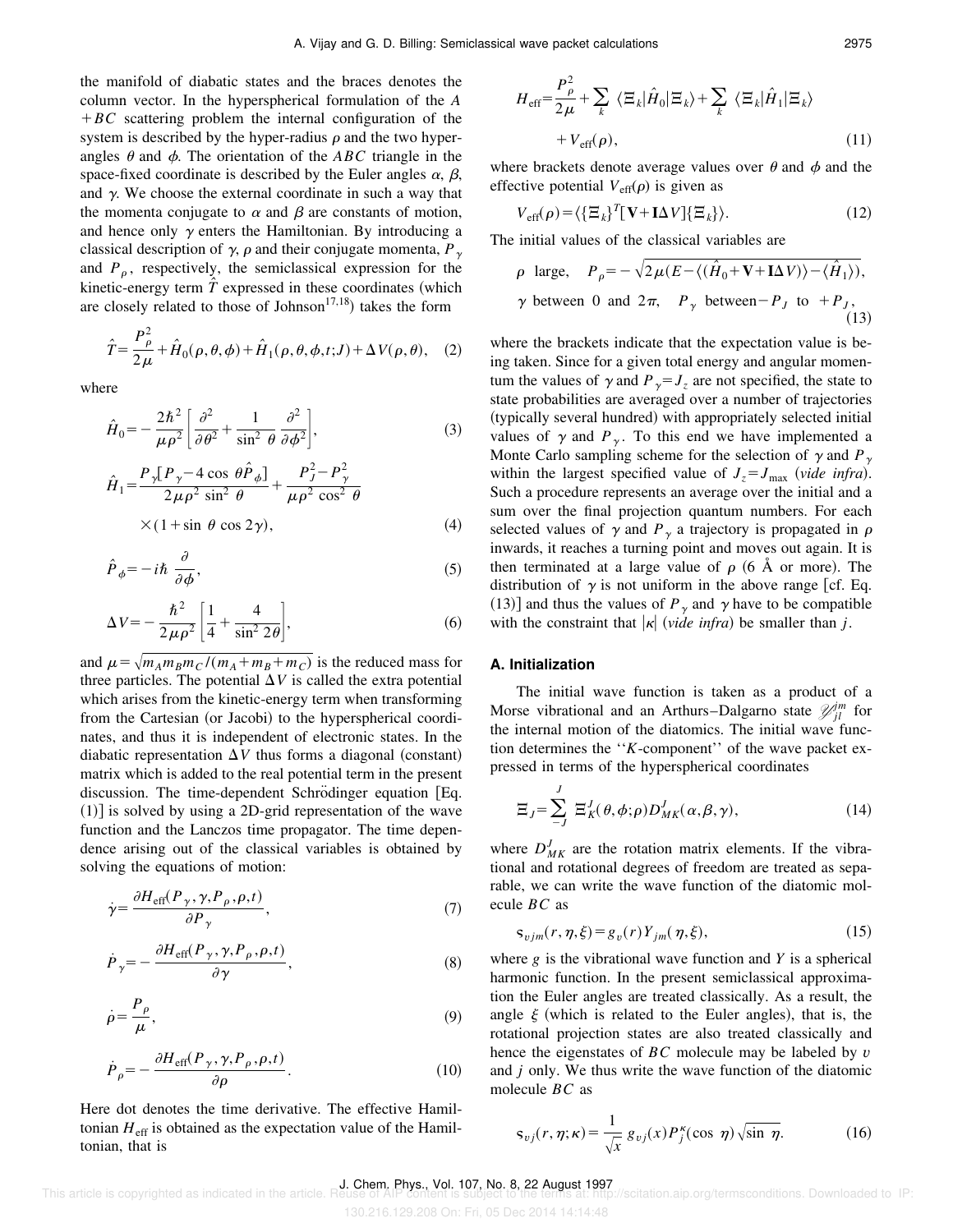The significance of index  $\kappa$ , quantity x and other factors will be explained later. Here  $P_j$  is the normalized Legendre function. Thus the total wave function put on the twodimensional grid is given as

$$
\Xi(\theta,\phi;\rho) = \rho \mathbf{s}_{vj}(r,\eta;\kappa). \tag{17}
$$

Now we discuss the asymptotic mapping of the Hamiltonian leading to different arrangement channels. The asymptotic mapping can be obtained by introducing two variables *x* and  $\eta$  such that

$$
\theta = \frac{\pi}{2} - \frac{x}{\rho} \sin \eta, \tag{18}
$$

$$
\phi = \phi_0 + \frac{x}{\rho} \cos \eta,\tag{19}
$$

where  $\phi_0$  is a channel dependent angle and the variable *x* is related to the diatomic internuclear distance *r*

$$
r = \frac{d_i x}{2},\tag{20}
$$

where  $d_i^2 = (m_i/\mu)(1 - m_i/M)$  and the index *i* refers to the channel. Here  $M = m_A + m_B + m_C$  is the total mass of the system. On inserting the above representation of  $\theta$  and  $\phi$  in Eqs.  $(2)$ – $(6)$  the total nuclear Hamiltonian,  $\hat{H}_{nu}$  [cf. Eq.  $(1)$ ] transforms to

$$
\hat{H}_{nu} \rightarrow \frac{P_{\rho}^2}{2\mu} - \frac{2\hbar^2}{\mu} \left( \frac{\partial^2}{\partial x^2} + \frac{1}{x} \frac{\partial}{\partial x} - \frac{1}{4x^2} \right) + \mathbf{V}(x)
$$

$$
- \frac{2\hbar^2}{\mu x^2} \left( \frac{\partial^2}{\partial \eta^2} + \frac{1}{4 \sin^2 \eta} + \frac{1}{4} \right)
$$

$$
+ \frac{P_{J}^2 - P_{\gamma}^2}{\mu x^2 \sin^2 \eta} [1 + \cos(2\gamma)]. \tag{21}
$$

Now it is fairly straightforward to verify that the diatomic wave function  $\zeta_{\nu j}$  [Eq. (16)] is the eigen function of the above asymptotic Hamiltonian. We therefore come to the conclusion that the nuclear wave function  $\Xi$  can be labeled asymptotically by the vibrational quantum number *v* of a one dimensional oscillator and by a rotational quantum number *j*. Hence a quantum mechanical treatment of the hyperspherical variables  $\theta$  and  $\phi$  asymptotically corresponds to a quantum treatment of the vibrational and rotational motion, whereas the rotational projection is treated classically. It can be shown<sup>4</sup> that  $\eta$  in the definition of wave function [Eq. (16)] is the angle between the distance from the atom *A* to the center of mass of the diatomic molecule *BC* and the *r* axis and is given as

$$
\eta = -\arccos\left(\frac{\sin\,\theta\,\sin\,\phi}{\sqrt{1-\sin^2\,\theta\,\cos\,\phi}}\right). \tag{22}
$$

Note that the inclusion of factor  $\rho$  and  $\sqrt{\sin(\eta)}$  in the definition of wave function [Eqs.  $(16)$  and  $(17)$ ] ensures the correct volume element in terms of the hyperspherical variables. The index  $\kappa$  in the definition of the wave function [Eq. (16)] is a continuous quantity obtained from the solution to the differential Eq.  $(21)$  and is given as

$$
\kappa = \frac{\cos \gamma}{\hbar} \sqrt{P_J^2 - P_{\gamma}^2}.
$$
 (23)

In the actual implementation we select  $\kappa$  randomly between  $-(j+\frac{1}{2})$  and  $+(j+\frac{1}{2})$  and  $P_\gamma$  between  $-P_J$  and  $+P_J$  and obtain

$$
\gamma = \arccos(\hbar \kappa / \sqrt{P_J^2 - P_{\gamma}^2}).\tag{24}
$$

The weight of a given *K* state, where  $P_{\gamma} = \hbar K$  is given as

$$
w_K = \frac{1}{\pi} \int_{\gamma_-}^{\gamma_+} d\gamma
$$
  
=  $\frac{1}{\pi} \arcsin \left( \frac{\kappa}{\sqrt{\left( J + \frac{1}{2} \right)^2 - K^2}} \right) \Big|_{-(j + \frac{1}{2})}^{+(j + \frac{1}{2})}$ , (25)

where  $\gamma$  and  $\gamma$  are the extremes corresponding to the two limiting values of  $\kappa$ , i.e.,  $\pm (j + \frac{1}{2})$ . Thus we have

$$
w_K = \frac{2}{\pi} \arcsin\left(\frac{j + \frac{1}{2}}{\sqrt{(J + \frac{1}{2})^2 - K^2}}\right).
$$
 (26)

Now in the limit of large values of *j* we can also approximate the Legendre function as follows:

$$
P_j^{\kappa} = \sqrt{\frac{2}{\pi \sin \eta}} \cos \left[ \left( j + \frac{1}{2} \right) \eta - \frac{\pi}{4} + \frac{\kappa \pi}{2} \right].
$$
 (27)

In the present study we take  $g$  [cf. Eq.  $(16)$ ] as Morse oscillator function. Finally we note that the asymptotic wave function  $\Xi$  will also be characterized by the arrangement channel *c* (1 for B+H<sub>2</sub>, 2 for H<sub>b</sub>+BH<sub>a</sub>, and 3 for H<sub>a</sub>  $+H<sub>b</sub>B$ ). We start the calculation after initializing the wave packet at large  $\rho$  ( $\sim$ 6 Å) on the ground <sup>3</sup>*A*' potential surface. We note that the lowest two DIM surfaces are degenerate in the entrance channel  $(B^+ + H_2)$ , and hence the initialization consists of the linear combination of the two surfaces. Thus the initial wave function is put on the equidistant grid (of size 128×32 for  $\phi \times \theta$ ) using the relation (16). The classical equations of motion for  $\rho$ ,  $P_{\rho}$ ,  $\gamma$ , and  $P_{\gamma}$ are solved simultaneously with the wave packet propagation.

#### **B. Asymptotic projection**

The outgoing wave packet carries the scattering information for all arrangement channels. The analysis is performed at large value of  $\rho$  when the coupling is assumed to be negligible. In order to obtain the scattering amplitudes for specific vibrational–rotational transitions we have to evaluate the following integral: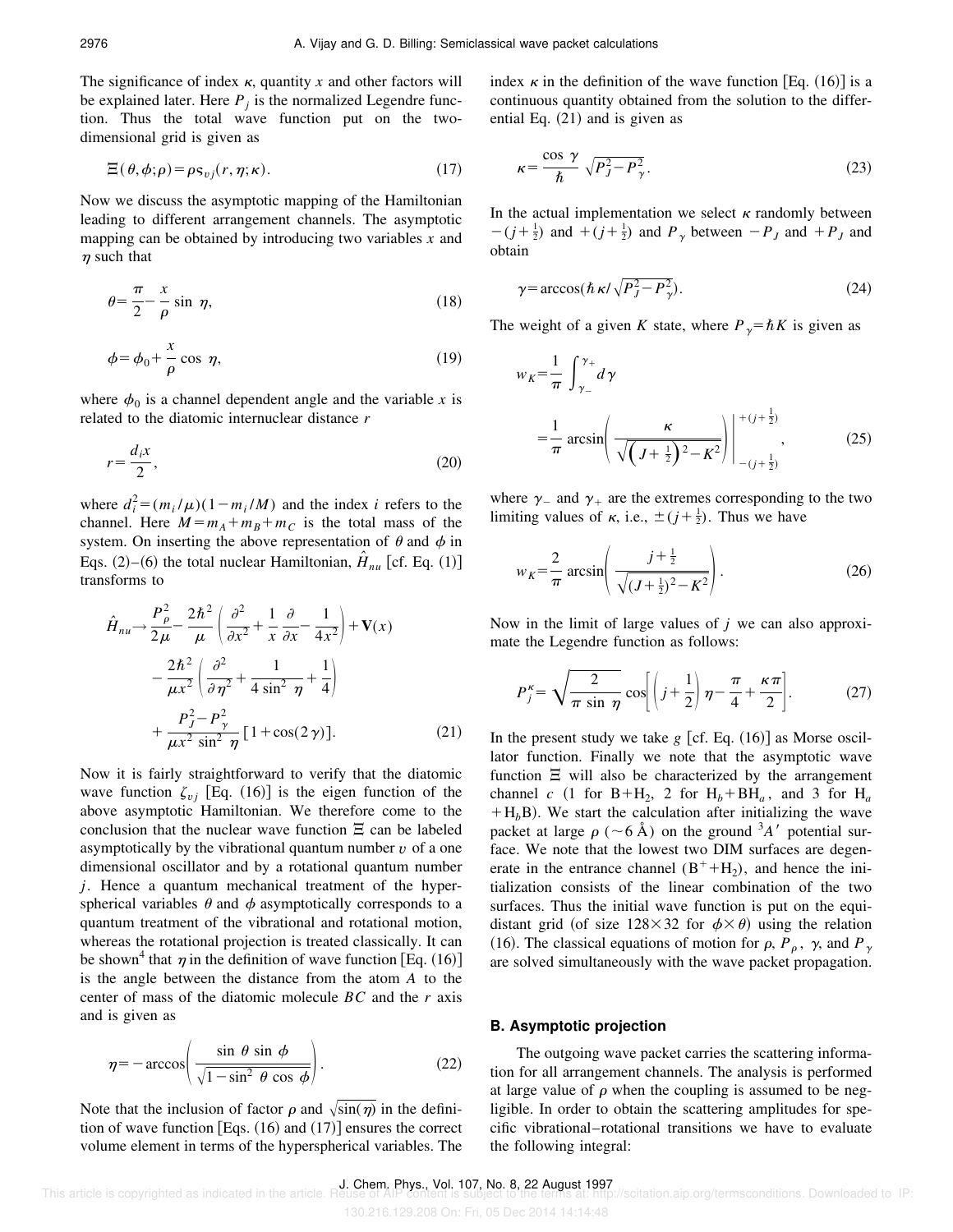

FIG. 1.  $\text{DIM }^{3}A'$  potential-energy surface in the entrance channel  $(B^+ + H_2).$ 

$$
a_{vj} = \int d\theta \int d\phi \ \Xi^*(\theta, \phi; \rho)
$$

$$
\times \frac{\rho}{\sqrt{x}} \sqrt{\sin \eta} g_v(x) P_j^{\kappa}(\cos \eta), \qquad (28)
$$

where x and  $\eta$  are functions of  $\theta$  and  $\phi$ . Due to coarse grid used in the present study it was not possible to resolve the rotational state distribution, and therefore, we have obtained the rotationally averaged vibrational cross sections by a recently proposed projection scheme.<sup>1</sup> In this scheme we project the scattered wave function onto the rotationally summed product vibrational states and compute the transition probabilities<sup>1</sup> as

$$
P_v = 2\rho^2 \int d\theta \int d\phi \int d\theta' \int d\phi' \ \Xi^*(\theta, \phi; \rho)
$$

$$
\times \Xi(\theta', \phi'; \rho) g_v(x') g_v(x) \frac{\delta(\eta - \eta')}{\sqrt{x x'}}.
$$
(29)

The interesting feature of this projection scheme is the presence of delta function (which appears as a result of taking the limit large  $j_{\text{max}}$  tending to  $\infty$ ) which reduces the above fourdimensional integral to a three-dimensional one and since the main contribution comes from  $\theta \sim \theta'$  and  $\phi \sim \phi'$ , the above integral becomes actually a two-dimensional one. As we show in Fig. 1 two potential-energy surfaces asymptotically cross each other at some point, and thus while computing the reaction probabilities one has to account for this. To this end we have followed the scheme as discussed in Ref. 4. In brief, the scattered wave packet is first transformed to the adiabatic representation by diagonalizing the potential-energy matrix at each grid point and using the corresponding eigenvectors. And while computing the total probability on an individual surface, we reverse the contribution at the crossing point as it is easy to identify the surface characteristics for different species. Finally the scattered wave packet on different surfaces are projected onto the asymptotic states of the corresponding product species.

Total reaction probabilities are obtained by integrating the square of the scattered wave function over regions of the grid corresponding to the different channels—this method is also called ''grid summation.'' For this purpose we partition the grid in  $\phi$  space into three parts corresponding to three different arrangement channel. We have obtained the correct point of partition in the  $\phi$  space by examining the potentialenergy surface in the region. In the present case, two arrangement channels are equivalent for symmetry reason and thus the final cross sections have to be added. The so called grid summation method is particularly useful because the problem of resolving highly excited states on a coarse grained grid is avoided, of course at the cost of losing information on the product internal energy distribution.

#### **III. POTENTIAL-ENERGY SURFACES**

We have constructed the diabatic potential-energy surfaces for the triplet states of  $B^+ + H_2$  system using the VB-DIM scheme of Faist and Muckerman.<sup>12,13</sup> As we have explained in the Appendix the final equation to obtain the potential-energy matrix for a three particle system reads as follows:

$$
H_{\text{DIM}} = \sum_{p} \sum_{q > p} \widetilde{H}^{pq} - (N - 2) \sum_{p} \widetilde{H}^{p},\tag{30}
$$

where

$$
\widetilde{H}^{pq} = F^{\dagger}_{(pq)} Q_{pq} H_{\Psi^{pq}} Q^{\dagger}_{pq} F_{(pq)},
$$
\n
$$
\widetilde{H}^{p} = F^{\dagger}_{(p)} H_{\Psi p} F_{(p)}.
$$
\n(31)

Here the indices *p* and *q* refer to the atoms in the molecule. We use the DIM Eq.  $(31)$  in its semiempirical framework wherein we substitute  $H_{\Psi^{\nu}}$  in Eq. (24) by the information externally obtained from other sources. The required information is the atomic energies and various diatomic potentialenergy curves. In the following we briefly describe how to obtain the fragment matrices  $\tilde{H}^{\nu}$  with a few illustrative tables. The possible atomic fragments (*p*) in the present molecule are  $H^+$ ,  $B^+$ ,  $B$ ,  $H_a$ , and  $H_b$  where we have labeled the two hydrogen atoms by *a* and *b*, respectively. For diatomic fragments  $(pq)$  we have the possibilities:  $H_2$ ,  $BH_a$ ,  $BH_b$ ,  $BH<sub>a</sub><sup>+</sup>$ ,  $BH<sub>b</sub><sup>+</sup>$ , and  $H<sub>2</sub><sup>+</sup>$ . The idea behind the DIM method is to construct the polyatomic wave function using the valence bond  $(VB)$  wave functions in such a manner that the polyatomic wave function correlates with the VB functions of the fragments. The wave functions are properly antisymmetrized, that is they are built of Slater determinants.

In order to construct the DIM potential-energy matrix we have employed the following three basic structures:

- $B^+(^1S) + 2H(1s),$
- $B^+(3P) + 2H(1s),$
- $B(^{2}P) + H(1s) + H^{+}$

which gives rise to a manifold of nine diabatic  ${}^3A'$  states. In the construction of valence bond polyatomic basis functions (*pbf*) we align the  $p_z$  spin–orbital of the B atom to be directed towards  $H_a$  and the  $p_x$  spin–orbital of the B atom be contained in the plane of the molecule  $(C_s$  point group).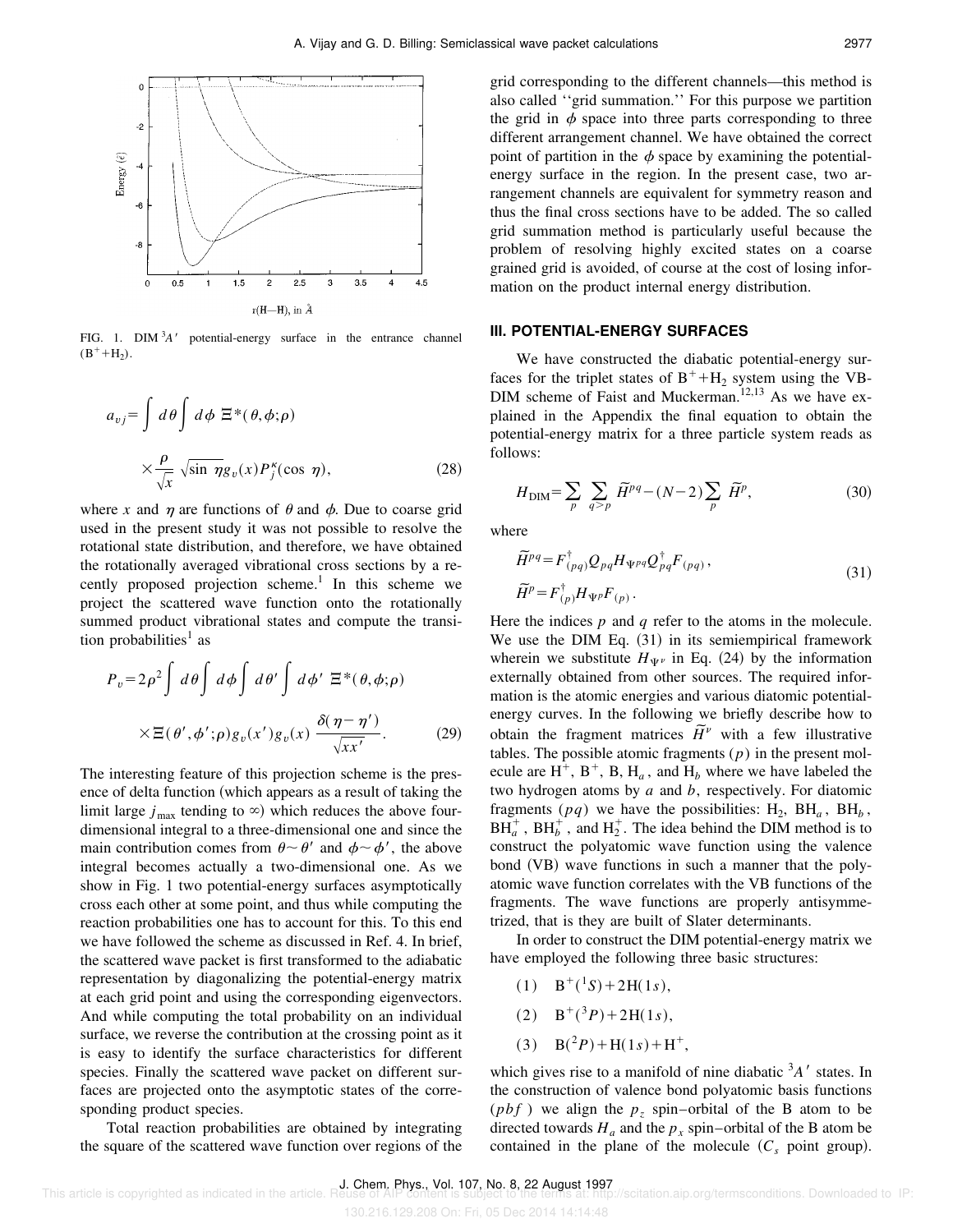| TABLE I. Polyatomic basis functions <sup>a</sup> of $(BH_2)^+$ . |  |  |  |  |  |  |  |
|------------------------------------------------------------------|--|--|--|--|--|--|--|
|------------------------------------------------------------------|--|--|--|--|--|--|--|

|                  | Basis set                                                                                                                                                                       | Symmetry description                                                             |
|------------------|---------------------------------------------------------------------------------------------------------------------------------------------------------------------------------|----------------------------------------------------------------------------------|
| 1.               | $\frac{1}{\sqrt{2}}\left\{ \left s\overline{s}a\overline{b}\right +\left s\overline{s}a\overline{b}\right \right\}$                                                             | $B^+(^1S_g) + H_2(^3\Sigma_u^+)$                                                 |
| $\overline{2}$ . | $\frac{1}{\sqrt{2}}\left\{ \left  \overrightarrow{sza}b \right  - \left  \overrightarrow{sza}b \right  \right\}$                                                                | $B^{\dagger}$ <sub>z</sub> $(^{3}P_{u})$ + H <sub>2</sub> $(^{3}\Sigma^{+}_{u})$ |
| 3.               | $\frac{1}{\sqrt{2}}\left\{ \left s\overline{z}ab\right +\left \overline{s}z a\overline{b}\right -\left s\overline{z}ab\right -\left \overline{s}z \overline{a}b\right \right\}$ | $B^+_{z}({}^3P_u) + H_2({}^1\Sigma^+_{\rho})$                                    |
| $\overline{4}$   | $\frac{1}{\sqrt{2}}\left\{ \left  \overrightarrow{xxa}b \right  - \left  \overrightarrow{xxa}b \right  \right\}$                                                                | $B_{r}^{+}({}^{3}P_{u})+H_{2}({}^{3}\Sigma_{u}^{+})$                             |
| 5.               | $\frac{1}{\sqrt{2}}\left\{\left \vec{xab}\right +\left \vec{xxa}\vec{b}\right -\left \vec{xxa}\vec{b}\right -\left \vec{xxa}\vec{b}\right \right\}$                             | $B_{r}^{+}({}^{3}P_{u})+H_{2}({}^{1}\Sigma_{\rho}^{+})$                          |
| 6.               | $\frac{1}{\sqrt{2}}\left\{ \left s\overline{s}z\overline{a}\right +\left s\overline{s}\overline{z}a\right \right\}$                                                             | $B_r(^2P_u) + H_2^+(^2S_e)$                                                      |
| 7.               | $\frac{1}{\sqrt{2}}\left\{ \left s\overrightarrow{sxa}+\left s\overrightarrow{sxa}\right \right\} \right\}$                                                                     | $B_{x}(^{2}P_{u})+H_{2}^{+}(^{2}S_{g})$                                          |
| 8.               | $\frac{1}{\sqrt{2}}\left\{ \left s\overline{s}z\overline{b}\right +\left s\overline{s}z\overline{b}\right \right\}$                                                             | $B_{7}(^{2}P_{u})+H_{2}^{+}(^{2}S_{u})$                                          |
| 9.               | $\frac{1}{\sqrt{2}}\left\{ \left s\overline{s}x\overline{b}\right  + \left s\overline{s}x\overline{b}\right \right\}$                                                           | $B_r({}^2P_u) + H_2({}^2S_e)$                                                    |

<sup>a</sup>See the text for the meaning of the symbols.

Further we assume that the use of one electron spin–orbitals through only the valence shell is appropriate for the purpose. Designating the 1*s* orbital of the hydrogen atoms by the letter *a* and *b*, and the 2*s*,  $2p_x$ , and  $2p_z$  atomic orbitals of *B* atom by the letter *s*, *x*, and *z*, respectively, Table I shows the nine possible primitive  $pbf$  for the  $(BH<sub>2</sub>)$ <sup>+</sup> system. In the sequel we present the basis sets for the different fragments in Tables II–V. In the following we illustrate the construction of the transformation matrix  $F_{(v)}$  for one fragment  $BH_a$ . For other fragments these matrices are constructed in a similar fashion and thus they are not reproduced here for brevity.

#### **A. Fragment matrices**

The construction of the matrix  $F_{(v)}$  [cf. Eq. (31)] follows Ref. 13. We suppress the details and give only the final expression here

$$
F_{(\nu)} = C_{\nu}^{-1} G_{(\nu)} \,. \tag{32}
$$

If we compose a row vector  $f_{(\nu)}$  of the *v*-fragment Slater determinant then the transformation matrix  $G_{(v)}$  is composed of not- $\nu$  slater determinant with a phase factor  $(-1)^l$ , where *l* is the number of permutations required to reorder the elec-

TABLE II. Basis set<sup>a</sup> for hydrogen atom.

| Basis set                    | Symmetry species |
|------------------------------|------------------|
| $\frac{a(b)}{-\overline{b}}$ |                  |
| a(b)                         | ω                |
|                              | ມ                |

<sup>a</sup>See the text for the meaning of the symbols.

TABLE III. Basis set<sup>a</sup> for  $H_2$  fragment.

|                  | Basis set                                                                                                                                                                                                                                                                                        | Symmetry species                                                       |
|------------------|--------------------------------------------------------------------------------------------------------------------------------------------------------------------------------------------------------------------------------------------------------------------------------------------------|------------------------------------------------------------------------|
| 1.               |                                                                                                                                                                                                                                                                                                  | $1\sum_{g}$                                                            |
| 2.               | $\begin{split} \frac{1}{\sqrt{2}} \left\{ \left  a\overline{b} \right  - \left  \overline{a}b \right  \right\} \\ \frac{1}{\sqrt{2}} \left\{ \left  a\overline{b} \right  + \left  \overline{a}b \right  \right\} \\ \left  a b \right  \\ \left  \overline{a} \overline{b} \right  \end{split}$ | $3\Sigma_u^+$                                                          |
| 3.               |                                                                                                                                                                                                                                                                                                  |                                                                        |
| 4.               |                                                                                                                                                                                                                                                                                                  |                                                                        |
| $\overline{5}$ . | $\frac{1}{\sqrt{2}}\left\{a+b\right\}$                                                                                                                                                                                                                                                           | $\begin{array}{c} ^3\Sigma_u^+ \\ ^3\Sigma_u^+ \\ ^2S_g^- \end{array}$ |
| 6.               |                                                                                                                                                                                                                                                                                                  | ${}^2S_g$                                                              |
| 7.               |                                                                                                                                                                                                                                                                                                  | $^2S_g$                                                                |
| 8.               | $\begin{split} \frac{1}{\sqrt{2}}\left\{\overline{a}+\overline{b}\right\} \\ \frac{1}{\sqrt{2}}\left\{a-b\right\} \\ \frac{1}{\sqrt{2}}\left\{\overline{a}-\overline{b}\right\} \end{split}$                                                                                                     | ${}^2S_g$                                                              |

<sup>a</sup>See the text for the meaning of the symbols.

trons and the matrix  $C_v$  connects the row vector  $f_{(v)}$  to the basis set of  $\nu$  fragment via a square transformation. We thus have

$$
\Psi_{\text{(BH)}_a} = f_{\text{(BH)}_a} C_{\text{BH}_a},
$$
\n
$$
\Psi_{\text{(pbf)}} = f_{\text{(BH)}_a} G_{\text{(BH)}_a}.
$$
\n(33)

We note that the matrix  $C<sub>v</sub>$  is unitary under the ZOAO (zero overlap of atomic orbitals) approximation and hence  $C_v^{-1}$  $=C_{\nu}^{\dagger}$ . Referring to Table V we write the row vector  $f_{BH_a}$  as follows:

$$
f_{\text{(BH}_{a})} = \{ |s\overline{s}\sigma\overline{a}|, |s\overline{s}\sigma a|, |s\overline{s}\pi\overline{a}|, |s\overline{s}\pi a|, |s\overline{s}a|, |s\overline{s}a|, |s\overline{s}\sigma|, |s\sigma\overline{a}|, |s\sigma\overline{a}|, |s\overline{a}|, |s\overline{a}|, |s\overline{a}|, |s\overline{a}|, |s\overline{a}|, |s\overline{a}|, |s\overline{a}|, |s\overline{a}|, |s\overline{a}|, |s\overline{a}|, |s\overline{a}|, |s\overline{a}|, |s\overline{a}|, |s\overline{a}|, |s\overline{a}|, |s\overline{a}|, |s\overline{a}|, |s\overline{a}|, |s\overline{a}|, |s\overline{a}|, |s\overline{a}|, |s\overline{a}|, |s\overline{a}|, |s\overline{a}|, |s\overline{a}|, |s\overline{a}|, |s\overline{a}|, |s\overline{a}|, |s\overline{a}|, |s\overline{a}|, |s\overline{a}|, |s\overline{a}|, |s\overline{a}|, |s\overline{a}|, |s\overline{a}|, |s\overline{a}|, |s\overline{a}|, |s\overline{a}|, |s\overline{a}|, |s\overline{a}|, |s\overline{a}|, |s\overline{a}|, |s\overline{a}|, |s\overline{a}|, |s\overline{a}|, |s\overline{a}|, |s\overline{a}|, |s\overline{a}|, |s\overline{a}|, |s\overline{a}|, |s\overline{a}|, |s\overline{a}|, |s\overline{a}|, |s\overline{a}|, |s\overline{a}|, |s\overline{a}|, |s\overline{a}|, |s\overline{a}|, |s\overline{a}|, |s\overline{a}|, |s\overline{a}|, |s\overline{a}|, |s\overline{a}|, |s\overline{a}|, |s\overline{a}|, |s\overline{a}|, |s\overline{a}|, |s\overline{a}|, |s\overline{a}|, |s\overline{a}|, |s\overline{a}|, |s\
$$

TABLE IV. Basis set<sup>a</sup> for boron atom.

|                  | Basis set                                                                                            | Symmetry species     |
|------------------|------------------------------------------------------------------------------------------------------|----------------------|
| 1.               | $ \overline{s\overline{s}z} $                                                                        | $B(^2P_u)$           |
| $\overline{2}$ . | $ s\overline{s}x $                                                                                   | $B(^2P_u)$           |
| $\overline{3}$ . | $ s\overline{s}\overline{z} $                                                                        | $B(^2P_u)$           |
| $\overline{4}$ . | $ ss\overline{sx} $                                                                                  | $B(^2P_u)$           |
| 5.               | $ s\overline{s} $                                                                                    | $B^+(^1S_g)$         |
| 6.               |                                                                                                      | $B^+(^{3}P_{u})$     |
|                  | $\frac{1}{\sqrt{2}}\left\{ \left s\overline{z}\right +\left \overline{s}\overline{z}\right \right\}$ |                      |
| 7.               | sz                                                                                                   | $B^+(^{3}P_{u})$     |
| 8.               | $ \overline{sz} $                                                                                    | $B^{+}({}^{3}P_{u})$ |
| 9.               |                                                                                                      | $B^+(^3P_u)$         |
|                  | $\frac{1}{\sqrt{2}}\left\{ \left s\overline{x}\right +\left \overline{s}\overline{x}\right \right\}$ |                      |
| 10.              |                                                                                                      | $B^+(^3P_u)$         |
| 11.              | $\frac{ sx }{ sx }$                                                                                  | $B^{+}({}^{3}P_{u})$ |

<sup>a</sup>See the text for the meaning of the symbols.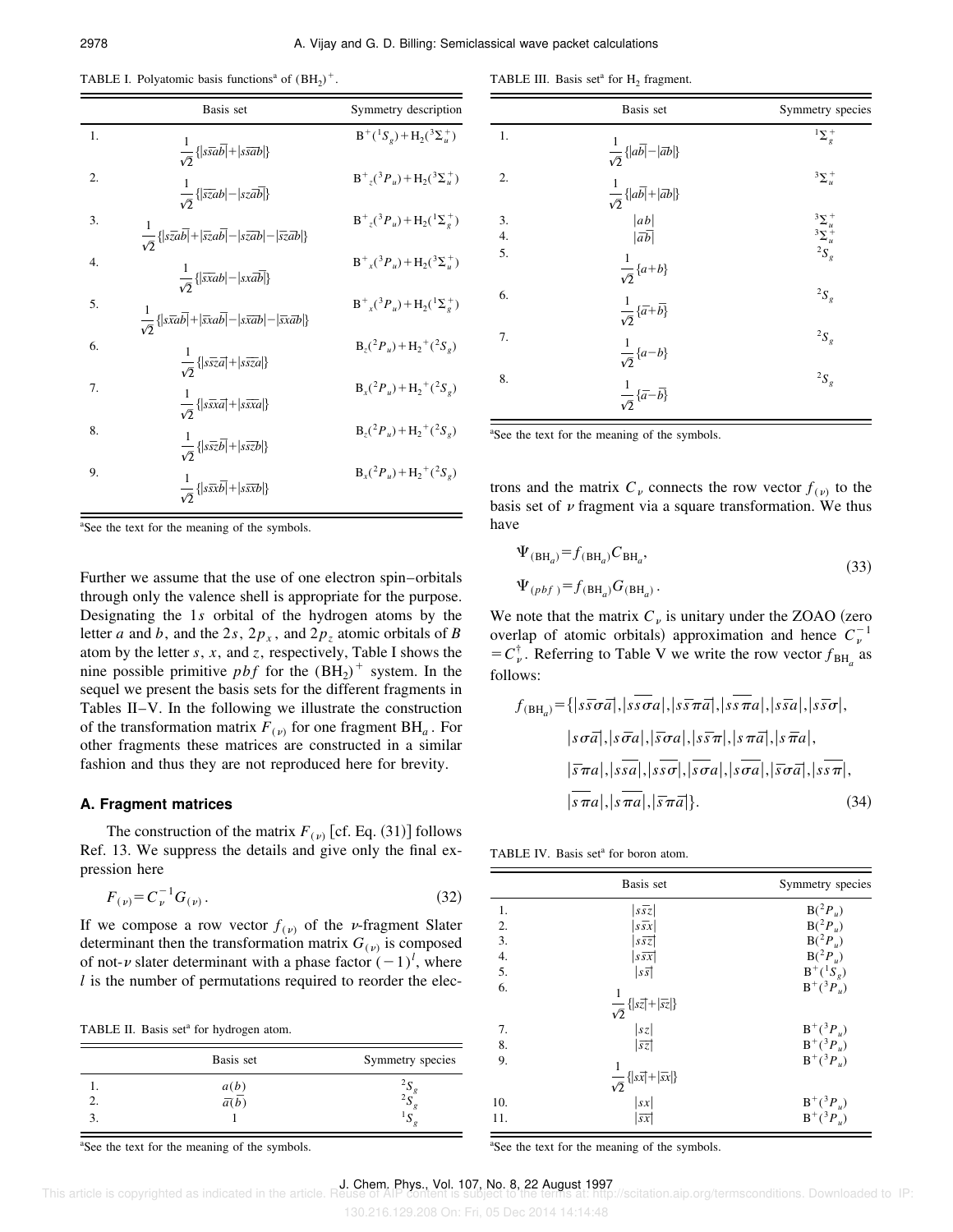TABLE V. Basis set<sup>a</sup> for BH fragment.<sup>b</sup>

|                   | Basis set                                                                                                                                                                                                                                                                                                           | Symmetry species                                                                             |
|-------------------|---------------------------------------------------------------------------------------------------------------------------------------------------------------------------------------------------------------------------------------------------------------------------------------------------------------------|----------------------------------------------------------------------------------------------|
| 1.                |                                                                                                                                                                                                                                                                                                                     | $BH(^{1}\Sigma_{0})$                                                                         |
| 2.                | $\frac{1}{\sqrt{2}}\left\{ \left s\bar{s}\sigma\bar{a}\right -\left s\bar{s}\sigma a\right \right\}$<br>$\frac{1}{\sqrt{2}}\left\{ \left s\overline{s}\pi\overline{a}\right -\left s\overline{s}\pi\overline{a}\right \right\}$                                                                                     | $BH(^1\Pi_0)$                                                                                |
| 3.                | $\frac{1}{\sqrt{2}}\left\{ \left s\overrightarrow{s}\sigma\overrightarrow{a}\right +\left s\overrightarrow{s}\sigma\overrightarrow{a}\right \right\}$                                                                                                                                                               | $BH(^{3}\Sigma_{0})$                                                                         |
| $\overline{4}$ .  | $\frac{1}{\sqrt{2}}\left\{ \left s\overline{s}\pi\overline{a}\right +\left s\overline{s}\pi\overline{a}\right \right\}$                                                                                                                                                                                             | $BH(^3\Pi_0)$                                                                                |
| 5.<br>6.<br>7.    | $ \overline{ssa} $<br>$\overline{\overline{\mathbf{s}}\overline{\sigma}}$                                                                                                                                                                                                                                           | $BH^+(X^2\Sigma^+_{1/2})$<br>$BH^+(3^2\Sigma_{1/2}^+)$<br>$BH^+(B^{\prime 2}\Sigma_{1/2}^+)$ |
| 8.<br>9.          | $\frac{1}{\sqrt{6}}\left\{2\left s\sigma\overline{a}\right -\left s\overline{\sigma}a\right -\left \overline{s}\sigma a\right \right\}$<br>$ s\overline{s}\pi $<br>$\frac{1}{\sqrt{6}}\left\{2\left s\,\pi\bar{a}\right -\left s\,\overline{\pi}a\right -\left \bar{s}\,\pi a\right \right\}$                       | $BH^+(2^2\Pi_{1/2})$<br>$BH^+(A^{-2}\Pi_{1/2})$                                              |
| 10.<br>11.<br>12. | $s\bar{s}\bar{a}$<br>$\sqrt{\sqrt{sg}}$                                                                                                                                                                                                                                                                             | $BH^+(2\Sigma_{-1/2})$<br>$BH^+(^2\Sigma_{-1/2})$<br>$BH^+(2\Sigma_{-1/2})$                  |
| 13.<br>14.        | $\frac{1}{\sqrt{6}}\left\{2\left \overline{s}\overline{\sigma}a\right -\left s\overline{\sigma}\overline{a}\right -\left \overline{s}\sigma\overline{a}\right \right\}$<br>$\frac{1}{\sqrt{6}}$ {2  $\overline{s}\overline{\pi}a$  -  $\overline{s}\overline{\pi}\overline{a}$  -  $\overline{s}\pi\overline{a}$ ]} | $BH^+(^2\Pi_{-1/2})$<br>$BH^+(^2\Pi_{-1/2})$                                                 |
| 15.               | $\frac{1}{\sqrt{2}}\left\{ \left s\sigma\vec{a}\right +\left s\bar{\sigma}a\right +\left \bar{s}\sigma a\right \right\}$                                                                                                                                                                                            | $BH^+(^{4}\Sigma^{+}_{3/2})$                                                                 |
| 16.               | $\frac{1}{\sqrt{2}}\left\{ \left s\,\pi\vec{a}\right +\left s\,\overline{\pi}a\right +\left \overline{s}\,\pi a\right \right\}$                                                                                                                                                                                     | $BH^+(^4\Pi_{3/2})$                                                                          |
| 17.               | $\frac{1}{\sqrt{2}}\left\{\left \overline{s}\overline{\sigma}a\right +\left s\overline{\sigma}\overline{a}\right +\left \overline{s}\sigma\overline{a}\right \right\}$                                                                                                                                              | $BH^+(^{4}\Sigma_{-3/2})$                                                                    |
| 18.               | $\frac{1}{\sqrt{2}}\left\{\left \overline{s}\,\overline{\pi}a\right +\left s\,\overline{\pi}a\right +\left \overline{s}\,\pi\overline{a}\right \right\}$                                                                                                                                                            | $BH^+(^4\Pi_{-3/2})$                                                                         |

<sup>a</sup>See the text of the meaning for the symbols.

<sup>b</sup>Here  $\sigma$  and  $\pi$  refer to the  $p_\tau$  and  $p_\tau$  orbitals, respectively, of the B atom.

By using Eq.  $(33)$  and  $(34)$  and referring to Tables I and V we obtain the matrices  $C_{BH_a}$  and  $G_{BH_a}$  for the  $BH_a$  fragment and they are given in Tables VI and VII, and thus we evaluate the matrix  $F_{BH_a}$  according to Eq. (32). For the other fragment  $BH<sub>b</sub>$  we need to account for the directional nature of the *p* orbitals of *B* atom as discussed in the Appendix. The transformation matrix *Q* needed for this purpose is easily obtained by aligning the  $H_h$  atom such that the  $\sigma$  orbital is along the  $BH<sub>b</sub>$  bond. This amounts to the rotation through the angle  $\varphi$  (which is the angle between BH<sub>a</sub> and BH<sub>b</sub> bonds in the molecule) as follows:

$$
[\sigma_b, \pi_b] = [2p_z, 2p_x] \begin{bmatrix} \cos \varphi & -\sin \varphi \\ \sin \varphi & \cos \varphi \end{bmatrix} . \tag{35}
$$

Thus the complete rotation matrix which is block diagonal and square  $(22\times22$  in the present case) can easily be constructed by referring to Table V and we do not reproduce it here. Before we finally construct the fragment matrices let us briefly discuss the fragment Hamiltonian ( $H_{\Psi \nu}$ ) in Eq. (31).

If the basis set of a fragment is composed of functions with the different spin and spatial symmetry then the corresponding Hamiltonian matrix is diagonal, and this is the case for all the atomic fragments  $(B \text{ and } H)$  and the diatomic fragment  $H_2$ . For these fragments we substitute the Hamiltonian  $(H_{\Psi^{\nu}})$  by the appropriate atomic state energies and the diatomic potential curves. The experimental values for the atomic energies were obtained from the standard atomic energy tables available in the literature.<sup>19</sup> Other relevant data for the present purpose were obtained from Ref. 20. The zero of energy for  $(BH_2)^+$  was chosen to be the energy of isolated  $B^+(S_g)$  and two hydrogen atoms and the energies of the other atomic states are measured with repect to these two. However the fragment matrices corresponding to the diatomics BH require much more work to construct. We notice from Table V that the basis functions  $5-7$  ( $2\overline{\Sigma}$ ), 8 and 9  $({}^{2}\Pi)$ , 10–12 ( ${}^{2}\Sigma$ ) and 13 and 14 ( ${}^{2}\Pi$ ) form subgroups with same spin symmetry, and hence the Hamiltonian matrix would contain the off-diagonal terms within these subgroups and the structure of rest of the matrix would be diagonal. The resulting Hamiltonian matrix would thus be block diagonal. We take the adiabatic potential-energy surfaces for the states of a BH fragment which are not coupled. In order to mix the  ${}^{2}\Sigma$  and  ${}^{2}\Pi$  states of BH<sup>+</sup> separately we carry out adiabatic– diabatic transformation within these subgroups.<sup>21</sup> For the <sup>2</sup> $\Pi$ states which form a  $2\times2$  sub-matrix let us denote the adiabatic energies as  $\Lambda_1$  and  $\Lambda_2$ . The mixing of these two states is carried out as follows:

$$
\begin{bmatrix}\n\Pi_{11} & \Pi_{12} \\
\Pi_{12} & \Pi_{11}\n\end{bmatrix} =\n\begin{bmatrix}\n\cos \vartheta & -\sin \vartheta \\
\sin \vartheta & \cos \vartheta\n\end{bmatrix}\n\begin{bmatrix}\n\Lambda_2 & 0 \\
0 & \Lambda_1\n\end{bmatrix}
$$
\n
$$
\times \begin{bmatrix}\n\cos \vartheta & \sin \vartheta \\
-\sin \vartheta & \cos \vartheta\n\end{bmatrix},
$$
\n(36)

where  $\vartheta$  is the mixing angle which is generally a complicated function of bond distance. The  ${}^{2}\Sigma$  subgroup of BH fragment involve three electronic states, and thus three different mixing angles are required to carry out the transformation. The data for mixing angles as a function of bond distance we have taken from Ref. 20. We are now ready to construct all the fragment matrices. We present the final expression for the DIM matrix for  $(BH_2)^+$  in Table VIII. This would be useful for the future work if one needs to incorporate an improved fragment data set.

#### **B. Features of PES**

For the analysis purpose we can obtain the adiabatic potential-energy surfaces by diagonalizing the DIM matrix (Table VIII). For this system we find that in the entrance channel four lowest potential surfaces form two degenerate sets corresponding to  $B^+(^3P) + H_2(^1\Sigma_g^+)$ , and  $B(^2P)$  $+ H_2^+(2\Sigma_g^+)$  asymptotes and the remaining five upper surfaces are repulsive in nature (see Fig. 1). In the reactive channel potential surfaces of interest are those corresponding to the products  $BH^+(X^2\Sigma^+)$ ,  $BH^+(B^2\Sigma^+)$ , and  $BH(X^{-1}\Sigma^{+})$ . In the discussion of reaction dynamics it is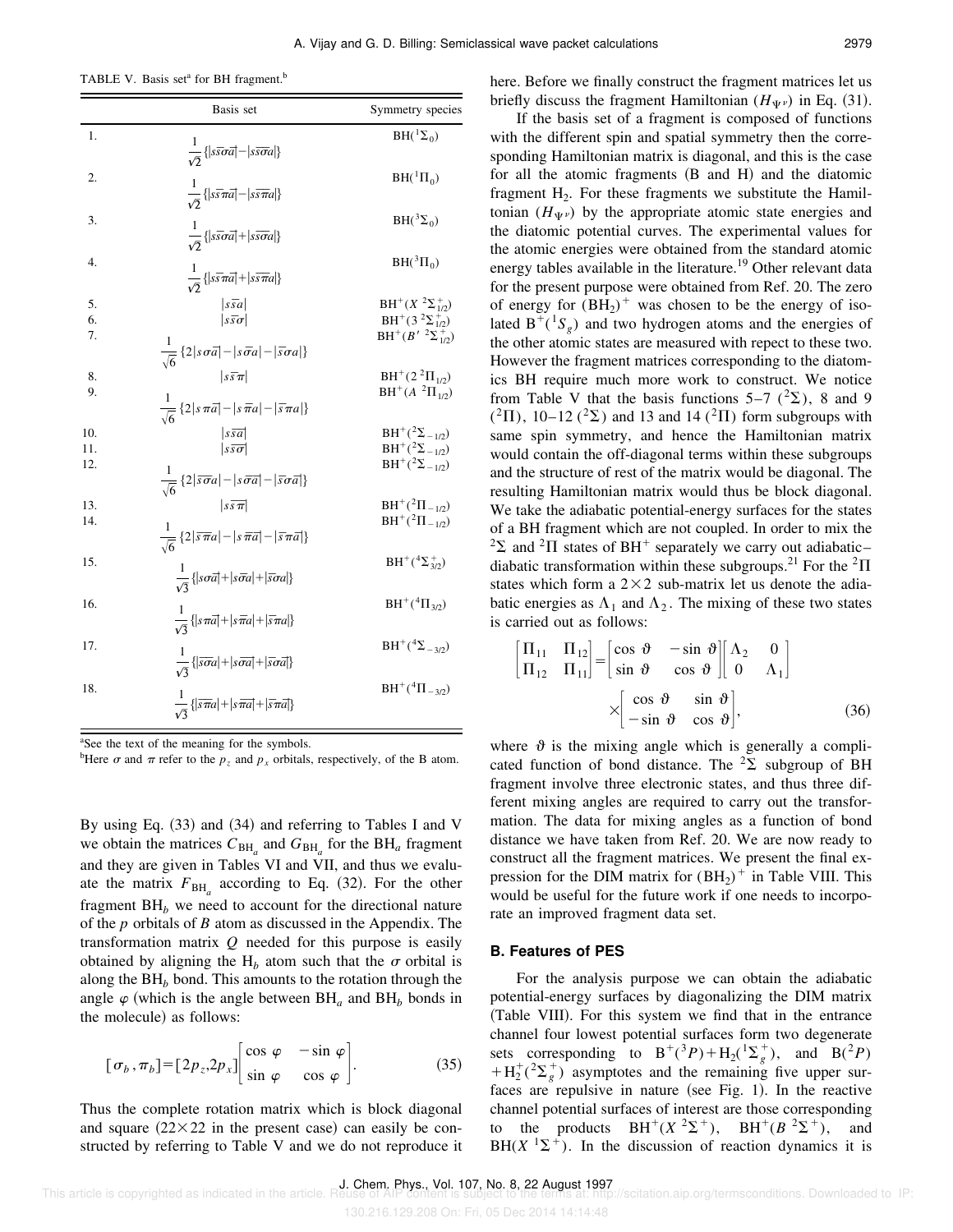| $\frac{1}{\sqrt{2}}$                 | $\boldsymbol{0}$                   | $\frac{1}{\sqrt{2}}$                 | $\boldsymbol{0}$     | $\boldsymbol{0}$                     | $\boldsymbol{0}$                     | $\boldsymbol{0}$     | $\boldsymbol{0}$            | $\boldsymbol{0}$      | $\boldsymbol{0}$                     | $\boldsymbol{0}$                     | $\boldsymbol{0}$                | $\boldsymbol{0}$                   | $\boldsymbol{0}$                   | $\boldsymbol{0}$     | $\boldsymbol{0}$     | $\boldsymbol{0}$                     | $\boldsymbol{0}$                     |
|--------------------------------------|------------------------------------|--------------------------------------|----------------------|--------------------------------------|--------------------------------------|----------------------|-----------------------------|-----------------------|--------------------------------------|--------------------------------------|---------------------------------|------------------------------------|------------------------------------|----------------------|----------------------|--------------------------------------|--------------------------------------|
| $-\frac{1}{\sqrt{2}}$                | $\boldsymbol{0}$                   | $\frac{1}{\sqrt{2}}$                 | $\boldsymbol{0}$     | $\boldsymbol{0}$                     | $\boldsymbol{0}$                     | $\boldsymbol{0}$     | $\boldsymbol{0}$            | $\boldsymbol{0}$      | $\boldsymbol{0}$                     | $\boldsymbol{0}$                     | $\boldsymbol{0}$                | $\boldsymbol{0}$                   | $\boldsymbol{0}$                   | $\boldsymbol{0}$     | $\boldsymbol{0}$     | $\boldsymbol{0}$                     | $\boldsymbol{0}$                     |
| $\boldsymbol{0}$                     | $\frac{1}{\sqrt{2}}$               | $\boldsymbol{0}$                     | $\frac{1}{\sqrt{2}}$ | $\boldsymbol{0}$                     | $\boldsymbol{0}$                     | $\boldsymbol{0}$     | $\boldsymbol{0}$            | $\boldsymbol{0}$      | $\boldsymbol{0}$                     | $\boldsymbol{0}$                     | $\boldsymbol{0}$                | $\boldsymbol{0}$                   | $\boldsymbol{0}$                   | $\boldsymbol{0}$     | $\boldsymbol{0}$     | $\boldsymbol{0}$                     | $\boldsymbol{0}$                     |
| $\boldsymbol{0}$                     | $-\frac{1}{\sqrt{2}}$              | $\boldsymbol{0}$                     | $\frac{1}{\sqrt{2}}$ | $\boldsymbol{0}$                     | $\boldsymbol{0}$                     | $\boldsymbol{0}$     | $\boldsymbol{0}$            | $\boldsymbol{0}$      | $\boldsymbol{0}$                     | $\boldsymbol{0}$                     | $\boldsymbol{0}$                | $\boldsymbol{0}$                   | $\boldsymbol{0}$                   | $\boldsymbol{0}$     | $\boldsymbol{0}$     | $\boldsymbol{0}$                     | $\boldsymbol{0}$                     |
| $\boldsymbol{0}$                     | $\boldsymbol{0}$                   | $\boldsymbol{0}$                     | $\boldsymbol{0}$     | $\,1\,$                              | $\boldsymbol{0}$                     | $\boldsymbol{0}$     | $\boldsymbol{0}$            | $\boldsymbol{0}$      | $\boldsymbol{0}$                     | $\boldsymbol{0}$                     | $\boldsymbol{0}$                | $\boldsymbol{0}$                   | $\boldsymbol{0}$                   | $\boldsymbol{0}$     | $\boldsymbol{0}$     | $\boldsymbol{0}$                     | $\boldsymbol{0}$                     |
| $\boldsymbol{0}$                     | $\boldsymbol{0}$                   | $\boldsymbol{0}$                     | $\boldsymbol{0}$     | $\boldsymbol{0}$                     | $\,1\,$                              | $\boldsymbol{0}$     | $\boldsymbol{0}$            | $\boldsymbol{0}$      | $\boldsymbol{0}$                     | $\boldsymbol{0}$                     | $\boldsymbol{0}$                | $\boldsymbol{0}$                   | $\boldsymbol{0}$                   | $\boldsymbol{0}$     | $\boldsymbol{0}$     | $\boldsymbol{0}$                     | $\boldsymbol{0}$                     |
| $\boldsymbol{0}$                     | $\boldsymbol{0}$                   | $\boldsymbol{0}$                     | $\boldsymbol{0}$     | $\boldsymbol{0}$                     | $\boldsymbol{0}$                     | $\frac{2}{\sqrt{6}}$ | $\boldsymbol{0}$            | $\boldsymbol{0}$      | $\boldsymbol{0}$                     | $\boldsymbol{0}$                     | $\overline{0}$                  | $\boldsymbol{0}$                   | $\boldsymbol{0}$                   | $\frac{1}{\sqrt{3}}$ | $\boldsymbol{0}$     | $\boldsymbol{0}$                     | $\boldsymbol{0}$                     |
| $\boldsymbol{0}$                     | $\boldsymbol{0}$                   | $\boldsymbol{0}$                     | $\boldsymbol{0}$     | $\boldsymbol{0}$                     | $\boldsymbol{0}$                     | $\frac{1}{\sqrt{6}}$ | $\boldsymbol{0}$            | $\boldsymbol{0}$      | $\boldsymbol{0}$                     | $\boldsymbol{0}$                     | $\boldsymbol{0}$                | $\boldsymbol{0}$                   | $\boldsymbol{0}$                   | $\frac{1}{\sqrt{3}}$ | $\boldsymbol{0}$     | $\boldsymbol{0}$                     | $\boldsymbol{0}$                     |
| $\boldsymbol{0}$                     | $\boldsymbol{0}$                   | $\boldsymbol{0}$                     | $\boldsymbol{0}$     | $\boldsymbol{0}$                     | $\boldsymbol{0}$                     | $\frac{1}{\sqrt{6}}$ | $\boldsymbol{0}$            | $\boldsymbol{0}$      | $\boldsymbol{0}$                     | $\boldsymbol{0}$                     | $\boldsymbol{0}$                | $\boldsymbol{0}$                   | $\boldsymbol{0}$                   | $\frac{1}{\sqrt{3}}$ | $\boldsymbol{0}$     | $\boldsymbol{0}$                     | $\boldsymbol{0}$                     |
|                                      |                                    |                                      | $\boldsymbol{0}$     |                                      |                                      | $\boldsymbol{0}$     |                             |                       |                                      |                                      |                                 |                                    |                                    | $\boldsymbol{0}$     |                      |                                      |                                      |
| $\boldsymbol{0}$<br>$\boldsymbol{0}$ | $\boldsymbol{0}$<br>$\overline{0}$ | $\boldsymbol{0}$<br>$\boldsymbol{0}$ | $\boldsymbol{0}$     | $\boldsymbol{0}$<br>$\boldsymbol{0}$ | $\boldsymbol{0}$<br>$\boldsymbol{0}$ | $\boldsymbol{0}$     | $\,1\,$<br>$\boldsymbol{0}$ | $\boldsymbol{0}$      | $\boldsymbol{0}$<br>$\boldsymbol{0}$ | $\boldsymbol{0}$<br>$\boldsymbol{0}$ | $\boldsymbol{0}$<br>$\mathbf 0$ | $\boldsymbol{0}$<br>$\overline{0}$ | $\boldsymbol{0}$<br>$\overline{0}$ | $\boldsymbol{0}$     | $\boldsymbol{0}$     | $\boldsymbol{0}$<br>$\boldsymbol{0}$ | $\boldsymbol{0}$<br>$\boldsymbol{0}$ |
|                                      |                                    |                                      |                      |                                      |                                      |                      |                             | $rac{2}{\sqrt{6}}$    |                                      |                                      |                                 |                                    |                                    |                      | $\frac{1}{\sqrt{3}}$ |                                      |                                      |
| $\boldsymbol{0}$                     | $\boldsymbol{0}$                   | $\boldsymbol{0}$                     | $\boldsymbol{0}$     | $\boldsymbol{0}$                     | $\boldsymbol{0}$                     | $\boldsymbol{0}$     | $\boldsymbol{0}$            | $-\frac{1}{\sqrt{6}}$ | $\boldsymbol{0}$                     | $\boldsymbol{0}$                     | $\boldsymbol{0}$                | $\boldsymbol{0}$                   | $\boldsymbol{0}$                   | $\boldsymbol{0}$     | $\frac{1}{\sqrt{3}}$ | $\boldsymbol{0}$                     | $\boldsymbol{0}$                     |
| $\boldsymbol{0}$                     | $\boldsymbol{0}$                   | $\boldsymbol{0}$                     | $\boldsymbol{0}$     | $\boldsymbol{0}$                     | $\boldsymbol{0}$                     | $\boldsymbol{0}$     | $\boldsymbol{0}$            | $-\frac{1}{\sqrt{6}}$ | $\boldsymbol{0}$                     | $\boldsymbol{0}$                     | $\boldsymbol{0}$                | $\boldsymbol{0}$                   | $\boldsymbol{0}$                   | $\boldsymbol{0}$     | $\frac{1}{\sqrt{3}}$ | $\boldsymbol{0}$                     | $\boldsymbol{0}$                     |
| $\mathbf{0}$                         | $\boldsymbol{0}$                   | $\boldsymbol{0}$                     | $\boldsymbol{0}$     | $\boldsymbol{0}$                     | $\boldsymbol{0}$                     | $\boldsymbol{0}$     | $\boldsymbol{0}$            | $\boldsymbol{0}$      | $\,1$                                | $\boldsymbol{0}$                     | $\boldsymbol{0}$                | $\boldsymbol{0}$                   | $\boldsymbol{0}$                   | $\boldsymbol{0}$     | $\boldsymbol{0}$     | $\boldsymbol{0}$                     | $\boldsymbol{0}$                     |
| $\boldsymbol{0}$                     | $\boldsymbol{0}$                   | $\boldsymbol{0}$                     | $\boldsymbol{0}$     | $\boldsymbol{0}$                     | $\boldsymbol{0}$                     | $\boldsymbol{0}$     | $\boldsymbol{0}$            | $\boldsymbol{0}$      | $\boldsymbol{0}$                     | $\,1\,$                              | $\boldsymbol{0}$                | $\boldsymbol{0}$                   | $\boldsymbol{0}$                   | $\boldsymbol{0}$     | $\boldsymbol{0}$     | $\boldsymbol{0}$                     | $\boldsymbol{0}$                     |
| $\overline{0}$                       | $\boldsymbol{0}$                   | $\boldsymbol{0}$                     | $\boldsymbol{0}$     | $\boldsymbol{0}$                     | $\boldsymbol{0}$                     | $\overline{0}$       | $\boldsymbol{0}$            | $\boldsymbol{0}$      | $\boldsymbol{0}$                     | $\boldsymbol{0}$                     |                                 | $\overline{0}$                     | $\boldsymbol{0}$                   | $\boldsymbol{0}$     | $\boldsymbol{0}$     |                                      | $\boldsymbol{0}$                     |
|                                      |                                    |                                      |                      |                                      |                                      |                      |                             |                       |                                      |                                      | $\frac{2}{\sqrt{6}}$            |                                    |                                    |                      |                      | $\frac{1}{\sqrt{3}}$                 |                                      |
| $\boldsymbol{0}$                     | $\boldsymbol{0}$                   | $\boldsymbol{0}$                     | $\boldsymbol{0}$     | $\boldsymbol{0}$                     | $\boldsymbol{0}$                     | $\boldsymbol{0}$     | $\boldsymbol{0}$            | $\boldsymbol{0}$      | $\boldsymbol{0}$                     | $\boldsymbol{0}$                     | $-\frac{1}{\sqrt{6}}$           | $\boldsymbol{0}$                   | $\boldsymbol{0}$                   | $\boldsymbol{0}$     | $\boldsymbol{0}$     | $\frac{1}{\sqrt{3}}$                 | $\boldsymbol{0}$                     |
| $\boldsymbol{0}$                     | $\boldsymbol{0}$                   | $\boldsymbol{0}$                     | $\boldsymbol{0}$     | $\boldsymbol{0}$                     | $\boldsymbol{0}$                     | $\boldsymbol{0}$     | $\boldsymbol{0}$            | $\boldsymbol{0}$      | $\boldsymbol{0}$                     | $\boldsymbol{0}$                     | $-\frac{1}{\sqrt{6}}$           | $\overline{0}$                     | $\boldsymbol{0}$                   | $\boldsymbol{0}$     | $\boldsymbol{0}$     | $rac{1}{\sqrt{3}}$                   | $\boldsymbol{0}$                     |
| $\boldsymbol{0}$                     | $\boldsymbol{0}$                   | $\boldsymbol{0}$                     | $\boldsymbol{0}$     | $\boldsymbol{0}$                     | $\boldsymbol{0}$                     | $\boldsymbol{0}$     | $\boldsymbol{0}$            | $\boldsymbol{0}$      | $\,1$                                | $\boldsymbol{0}$                     | $\boldsymbol{0}$                | $\,1\,$                            | $\boldsymbol{0}$                   | $\boldsymbol{0}$     | $\boldsymbol{0}$     | $\boldsymbol{0}$                     | $\boldsymbol{0}$                     |
| $\boldsymbol{0}$                     | $\boldsymbol{0}$                   | $\boldsymbol{0}$                     | $\boldsymbol{0}$     | $\boldsymbol{0}$                     | $\boldsymbol{0}$                     | $\mathbf 0$          | $\boldsymbol{0}$            | $\overline{0}$        | $\boldsymbol{0}$                     | $\boldsymbol{0}$                     | $\boldsymbol{0}$                | $\boldsymbol{0}$                   |                                    | $\boldsymbol{0}$     | $\boldsymbol{0}$     | $\boldsymbol{0}$                     |                                      |
|                                      |                                    |                                      |                      |                                      |                                      |                      |                             |                       |                                      |                                      |                                 |                                    | $\frac{2}{\sqrt{6}}$               |                      |                      |                                      | $rac{1}{\sqrt{3}}$                   |
| $\boldsymbol{0}$                     | $\boldsymbol{0}$                   | $\boldsymbol{0}$                     | $\boldsymbol{0}$     | $\boldsymbol{0}$                     | $\boldsymbol{0}$                     | $\boldsymbol{0}$     | $\boldsymbol{0}$            | $\boldsymbol{0}$      | $\boldsymbol{0}$                     | $\boldsymbol{0}$                     | $\boldsymbol{0}$                | $\boldsymbol{0}$                   | $\frac{1}{\sqrt{6}}$               | $\overline{0}$       | $\boldsymbol{0}$     | $\boldsymbol{0}$                     | $\frac{1}{\sqrt{3}}$                 |
| $\boldsymbol{0}$                     | $\boldsymbol{0}$                   | $\boldsymbol{0}$                     | $\boldsymbol{0}$     | $\boldsymbol{0}$                     | $\boldsymbol{0}$                     | $\boldsymbol{0}$     | $\boldsymbol{0}$            | $\boldsymbol{0}$      | $\boldsymbol{0}$                     | $\boldsymbol{0}$                     | $\boldsymbol{0}$                | $\boldsymbol{0}$                   |                                    | $\boldsymbol{0}$     | $\boldsymbol{0}$     | $\boldsymbol{0}$                     |                                      |
|                                      |                                    |                                      |                      |                                      |                                      |                      |                             |                       |                                      |                                      |                                 |                                    | $-\frac{1}{\sqrt{6}}$              |                      |                      |                                      | $\frac{1}{\sqrt{3}}$                 |

TABLE VI. The matrix  $C<sub>v</sub>$  for the BH<sub>a</sub> fragment.

useful to construct a correlation diagram showing the correlation between the reactant and product states. Here we discuss the correlation pertinent to the present study only. On the <sup>3</sup>A' potential surfaces the reactant  $B^+({}^3P) + H_2(I\Sigma_g^+)$ correlate with the ground-state product  $BH^+(X^2\Sigma^{\frac{8}{4}})$  $+ H(^2S_g)$ . This qualitatively means that if the scattering takes place only on the lowest adiabatic surface then  $BH^+(X^2\Sigma^+)$  would be the only outcome. However, if the scattering event is nonadiabatic in nature there would be the possibility of charge transfer giving rise to the  $B(^2P)$  $1 + \text{H}_2^{\text{+}}(\text{2s}^{\text{+}})$  product. Now  $\text{B}(\text{2}P) + \text{H}_2^{\text{+}}(\text{2s}^{\text{+}})$  channel also correlate with the BH<sup>+</sup>( $B^2\Sigma^+$ )+H( ${}^2S_g$ ) asymptote. Hence if the scattering is nonadiabatic and the charge transfer step is an efficient one, there would be much possibility of the formation of excited-state product  $BH^+(B^2\Sigma^+)$  in comparison to that of the ground-state product  $BH^+(X^2\Sigma^+)$ . As we shall see later this is the outcome of the present calculations. In Fig. 2 we give the contour plot of the potential-energy surfaces obtained presently in the hyperspherical variables. We show the contour in  $\theta$  and  $\phi$  space at small  $\rho$  (2 Å) which approximately corresponds to the classical turning point in the  $\rho$  motion for this reaction (Fig. 2). The present reaction is an example of exothermic one without any barrier. In Fig. 3 we plot the potential surfaces for the collinear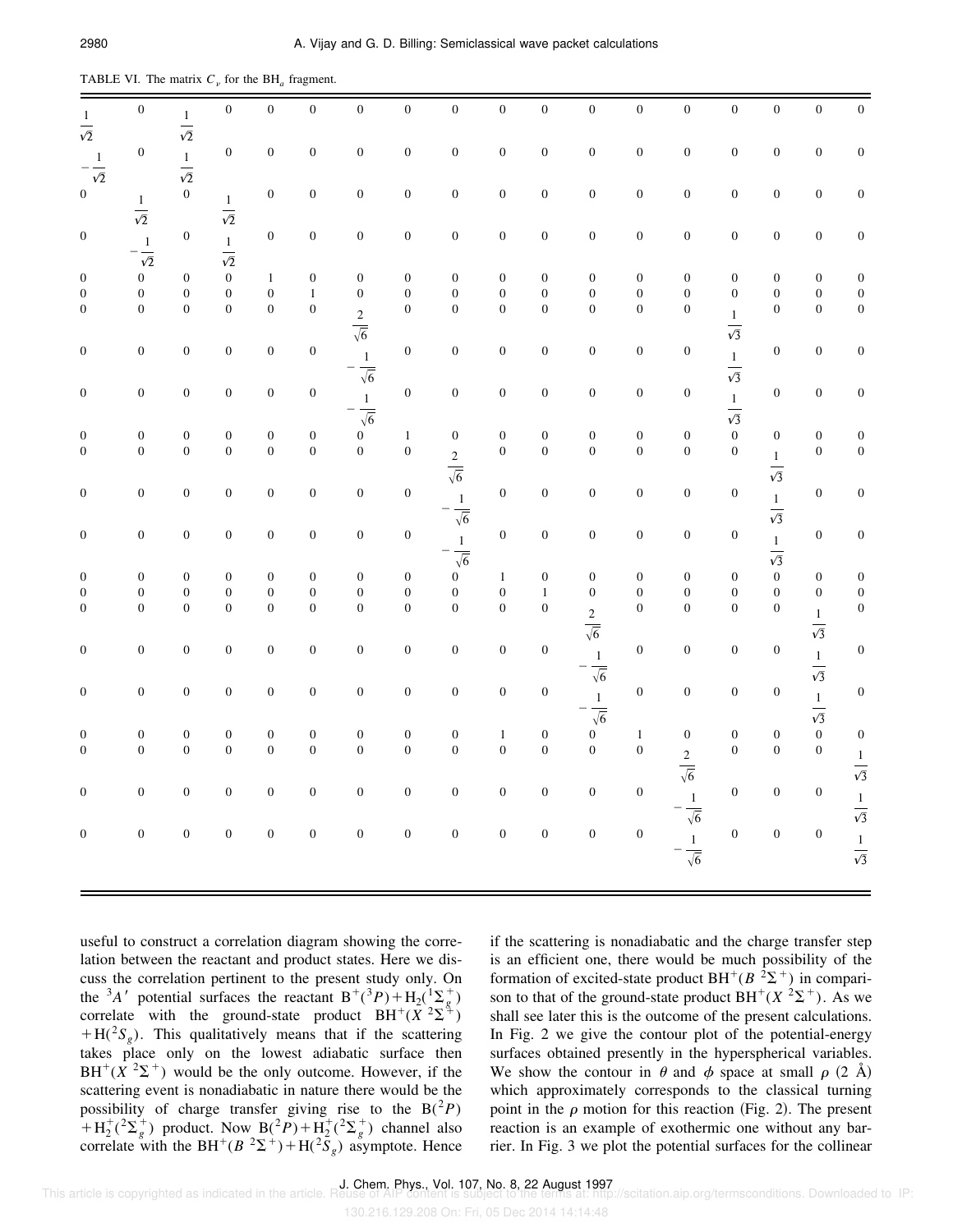TABLE VII. The matrix  $G_{(v)}$  for the BH<sub>a</sub> fragment.

| $\boldsymbol{0}$                     | $\overline{0}$                     | $\overline{0}$                                        | $\overline{0}$                                            | $\boldsymbol{0}$                                                                                    |                                           | $\overline{0}$                            | $\boldsymbol{0}$                     | $\boldsymbol{0}$                                 |
|--------------------------------------|------------------------------------|-------------------------------------------------------|-----------------------------------------------------------|-----------------------------------------------------------------------------------------------------|-------------------------------------------|-------------------------------------------|--------------------------------------|--------------------------------------------------|
| $\boldsymbol{0}$                     | $\boldsymbol{0}$                   | $\boldsymbol{0}$                                      | $\boldsymbol{0}$                                          | $\boldsymbol{0}$                                                                                    | $\frac{1}{\sqrt{2}}$ $\frac{1}{\sqrt{2}}$ | $\boldsymbol{0}$                          | $\boldsymbol{0}$                     | $\boldsymbol{0}$                                 |
| $\boldsymbol{0}$                     | $\boldsymbol{0}$                   | $\boldsymbol{0}$                                      | $\boldsymbol{0}$                                          | $\boldsymbol{0}$                                                                                    | $\boldsymbol{0}$                          |                                           | $\boldsymbol{0}$                     | $\boldsymbol{0}$                                 |
| $\boldsymbol{0}$                     | $\boldsymbol{0}$                   | $\boldsymbol{0}$                                      | $\boldsymbol{0}$                                          | $\boldsymbol{0}$                                                                                    | $\boldsymbol{0}$                          | $\frac{1}{\sqrt{2}}$ $\frac{1}{\sqrt{2}}$ | $\boldsymbol{0}$                     | $\boldsymbol{0}$                                 |
| $\frac{\overline{b}}{\sqrt{2}}$ 0    | $\boldsymbol{0}$                   | $\boldsymbol{0}$                                      | $\boldsymbol{0}$                                          | $\boldsymbol{0}$                                                                                    | $\boldsymbol{0}$                          | $\boldsymbol{0}$                          | $\boldsymbol{0}$                     | $\boldsymbol{0}$                                 |
|                                      | $\boldsymbol{0}$                   | $\boldsymbol{0}$                                      | $\boldsymbol{0}$                                          | $\boldsymbol{0}$                                                                                    | $\boldsymbol{0}$                          | $\boldsymbol{0}$                          | $rac{\overline{b}}{\sqrt{2}}$        | $\overline{0}$                                   |
| $\boldsymbol{0}$                     | $\frac{\overline{b}}{\sqrt{2}}$ 0  | $\boldsymbol{0}$                                      | $\boldsymbol{0}$                                          | $\boldsymbol{0}$                                                                                    | $\mathbf{0}$                              | $\mathbf{0}$                              | $\overline{0}$                       | $\overline{0}$                                   |
| $\boldsymbol{0}$                     |                                    |                                                       | $\boldsymbol{0}$                                          | $\boldsymbol{0}$                                                                                    | $\boldsymbol{0}$                          | $\boldsymbol{0}$                          | $\boldsymbol{0}$                     | $\boldsymbol{0}$                                 |
| $\boldsymbol{0}$                     | $\boldsymbol{0}$                   | $\frac{\overline{b}}{2}$ $\frac{\overline{b}}{2}$ $0$ | $\boldsymbol{0}$                                          | $\boldsymbol{0}$                                                                                    | $\boldsymbol{0}$                          | $\boldsymbol{0}$                          | $\boldsymbol{0}$                     | $\boldsymbol{0}$                                 |
| $\boldsymbol{0}$                     | $\boldsymbol{0}$                   |                                                       | $\boldsymbol{0}$                                          | $\boldsymbol{0}$                                                                                    | $\boldsymbol{0}$                          | $\boldsymbol{0}$                          | $\boldsymbol{0}$                     | $\frac{\overline{b}}{\sqrt{2}}$ 0                |
| $\boldsymbol{0}$                     | $\boldsymbol{0}$                   | $\boldsymbol{0}$                                      | $-\frac{\overline{b}}{\sqrt{2}}$<br>0                     | $\boldsymbol{0}$                                                                                    | $\boldsymbol{0}$                          | $\boldsymbol{0}$                          | $\boldsymbol{0}$                     |                                                  |
| $\boldsymbol{0}$                     | $\boldsymbol{0}$                   | $\boldsymbol{0}$                                      |                                                           |                                                                                                     | $\boldsymbol{0}$                          | $\boldsymbol{0}$                          | $\boldsymbol{0}$                     | $\boldsymbol{0}$                                 |
| $\boldsymbol{0}$                     | $\boldsymbol{0}$                   | $\boldsymbol{0}$                                      | $\boldsymbol{0}$                                          | $\frac{\overline{b}}{2}$ $\frac{\overline{b}}{2}$ $\frac{\overline{b}}{2}$ $\frac{\overline{b}}{2}$ | $\boldsymbol{0}$                          | $\boldsymbol{0}$                          | $\boldsymbol{0}$                     | $\boldsymbol{0}$                                 |
| $rac{b}{\sqrt{2}}$                   | $\boldsymbol{0}$                   | $\boldsymbol{0}$                                      | $\boldsymbol{0}$                                          |                                                                                                     | $\mathbf{0}$                              | $\boldsymbol{0}$                          | $\boldsymbol{0}$                     | $\boldsymbol{0}$                                 |
| $\boldsymbol{0}$                     | $\boldsymbol{0}$                   | $\boldsymbol{0}$                                      | $\boldsymbol{0}$                                          | $\boldsymbol{0}$                                                                                    | $\boldsymbol{0}$                          | $\boldsymbol{0}$                          | $rac{b}{\sqrt{2}}$                   | $\boldsymbol{0}$                                 |
| $\boldsymbol{0}$                     | $\frac{b}{\sqrt{2}}$ 0             | $\boldsymbol{0}$                                      | $\boldsymbol{0}$                                          | $\boldsymbol{0}$                                                                                    | $\mathbf{0}$                              | $\boldsymbol{0}$                          | $\overline{0}$                       | $\overline{0}$                                   |
| $\boldsymbol{0}$                     |                                    | $-\frac{b}{2}$                                        | $\boldsymbol{0}$                                          | $\boldsymbol{0}$                                                                                    | $\boldsymbol{0}$                          | $\boldsymbol{0}$                          | $\boldsymbol{0}$                     | $\boldsymbol{0}$                                 |
| $\boldsymbol{0}$<br>$\boldsymbol{0}$ | $\boldsymbol{0}$<br>$\overline{0}$ | $\frac{b}{2}$<br>$\boldsymbol{0}$                     | $\boldsymbol{0}$<br>$\overline{0}$                        | $\boldsymbol{0}$<br>$\boldsymbol{0}$                                                                | $\boldsymbol{0}$<br>$\boldsymbol{0}$      | $\boldsymbol{0}$<br>$\boldsymbol{0}$      | $\boldsymbol{0}$<br>$\boldsymbol{0}$ | $\boldsymbol{0}$                                 |
| $\boldsymbol{0}$                     | $\boldsymbol{0}$                   | $\boldsymbol{0}$                                      |                                                           | $\boldsymbol{0}$                                                                                    | $\boldsymbol{0}$                          | $\boldsymbol{0}$                          | $\boldsymbol{0}$                     | $\boldsymbol{b}$<br>$\sqrt{2}$<br>$\overline{0}$ |
| $\boldsymbol{0}$                     | $\boldsymbol{0}$                   | $\boldsymbol{0}$                                      | $\boldsymbol{b}$<br>$\overline{\sqrt{2}}$<br>$\mathbf{0}$ |                                                                                                     | $\boldsymbol{0}$                          | $\boldsymbol{0}$                          | $\boldsymbol{0}$                     | $\boldsymbol{0}$                                 |
| $\boldsymbol{0}$                     | $\boldsymbol{0}$                   | $\boldsymbol{0}$                                      | $\overline{0}$                                            | $\frac{b}{2}$ $\frac{b}{2}$                                                                         | $\overline{0}$                            | $\overline{0}$                            | $\boldsymbol{0}$                     | $\boldsymbol{0}$                                 |
|                                      |                                    |                                                       |                                                           |                                                                                                     |                                           |                                           |                                      |                                                  |

approach. We note that the third electronic state in Fig. 3, which gives the excited-state product  $BH^+(B^2\Sigma^+)$ , has a barrier in the exit channel.

## **IV. RESULTS AND DISCUSSION**

We have performed the 2D wave packet calculations from the ground ro-vibrational state of  $B^+ + H_2$  on the triplet  $=100$  KJ/mol). As we discussed earlier for a given total energy the values of  $\gamma$  and  $P_{\gamma}$  are not specified, we have therefore taken average over a number of trajectories with different initial  $\gamma$  and  $P_{\gamma}$  in order to obtain the scattering amplitudes. Note that for each trajectory one has to solve the full 2D quantum problem. In order to obtain the converged result with respect to *J* we have carried out calculations in several batches for a given range  $J_{\text{min}} \le J \le J_{\text{max}}$  (the range containing typically 50 values) and introduce a random selection of  $P_\gamma$  between  $-P_J$  and  $P_J$ , and the values of  $\gamma$  are obtained from the random selection of the quantity  $\kappa$  [cf. Eq.  $(24)$ . For each range of *J* values we average over typically 50–100 trajectories which was sufficient to obtain the convergence within the range. And finally the contribution from different range of *J* values to the reaction cross sections were added. For a given energy typically  $0 \le J \le 350$  range contributes to the scattering amplitudes, though for lower energy we obtain the convergence for a smaller range only. The initial condition of the reaction here represents the  $B^+({}^3P)$ atom colliding with the  $H_2$  molecule in its ground state. The propagation was carried out in the diabatic representation with continuous coupling between different electronic states. The evaluation of the quantum part of the system makes use of standard FFT method on an evenly spaced grid. As the wave packet must be zero for both  $\theta=0$  and  $\pi/2$  on the grid it is not necessary to determine the time evolution of the wave packets for these values of  $\theta$ . We note that at these values of theta the extra potential term  $\Delta V$  is singular and the large values of  $V + \Delta V$  makes the numerical calculation somewhat unstable. This deficiency was overcome by limiting the value of the potential to a fixed value in the strongly forbidden classical region where the wave packet never reaches, and hence for the first few values of theta we put the wave packet to zero. The time-dependent Schrödinger equation is solved by the standard short time iterative Lanczos method with a fixed time step  $0.005\tau (1\tau=10 \text{ fs})$ . Typically 10–15 Lanczos iterations were required to obtain a good accuracy in the calculations. Along the  $\rho$  coordinate we carry out the classical propagation from large  $\rho$  inward and the system reaches the classical turning point (typically at  $\rho$  $\sim$  2 Å) and then it comes out. At the end of the collision we have the scattered wave packets on all the electronic surfaces which contain all the information of collision. The scattered wave packets are analyzed as explained earlier. For illustration in Fig. 4 we give the probability amplitude plot of the scattered wave packet at 1 $\hat{\epsilon}$  energy on different electronic states at the end of collision. We note, for example from Fig. 1, that some of the surfaces are repulsive in nature and therefore we should not expect any probability contribution to these surfaces. In practice, however, there is small contribution of probability to the closed channels (in the present case it is negligible compared to the open channels), and this is due to the semiclassical nature of the method we have utilized presently.

surface at a range of energies from  $0.5\hat{\epsilon}$  to  $7.0\hat{\epsilon}$  (1 $\hat{\epsilon}$ 

We present the total cross sections vs energy for different products in Table IX. As is clearly seen from the Table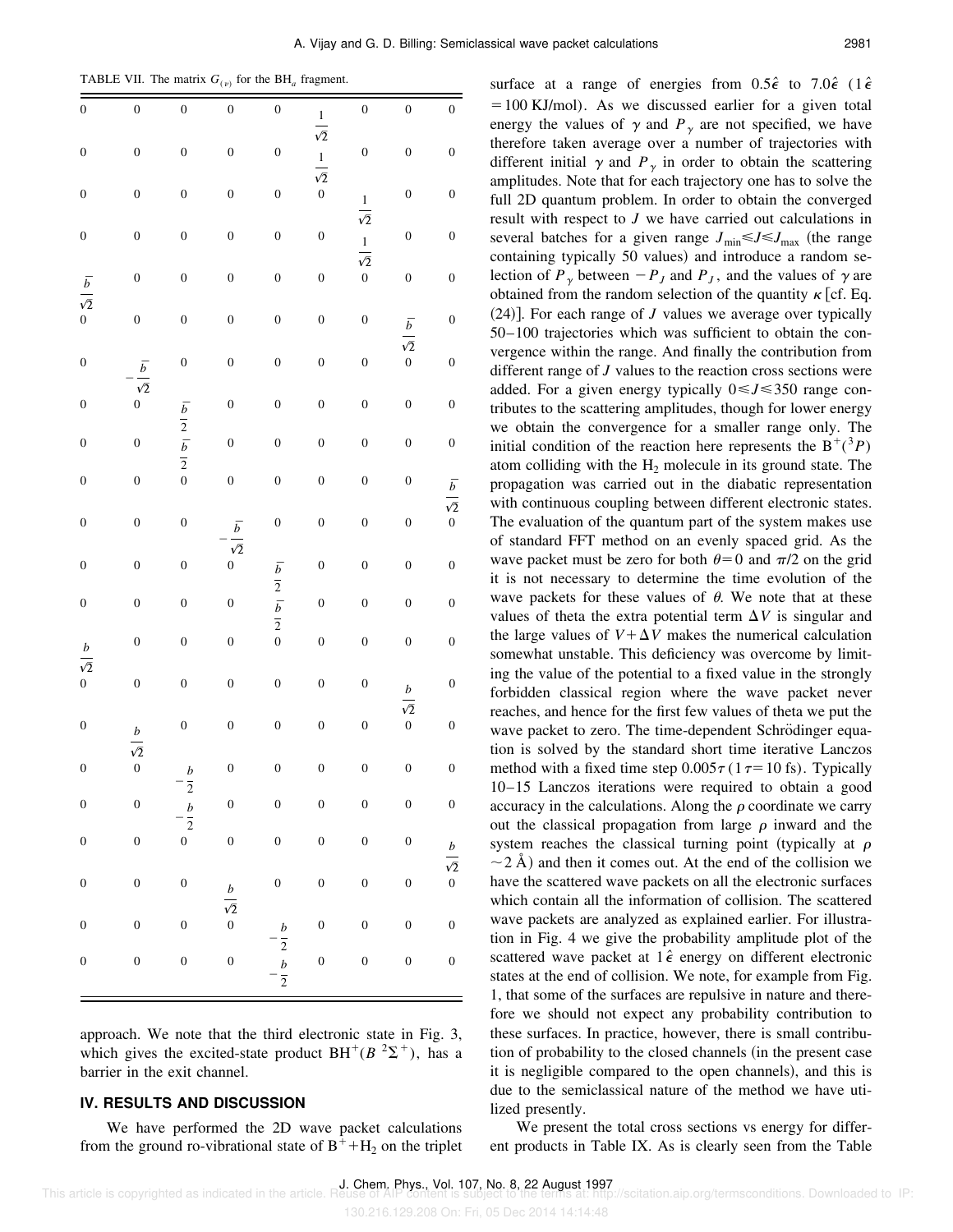TABLE VIII. The DIM potential-energy matrix<sup>a</sup> for  $(BH_2)^+$ .

 $H(1,1)= {}^{2}\Sigma_{11} (BH_{a}) + {}^{2}\Sigma_{11} (BH_{b}) + {}^{3}\Sigma_{u}^{+} (H_{a}H_{b}) - {}^{1}S_{g} (B) - {}^{2}S_{g} (H_{a}) - {}^{2}S_{g} (H_{b})$  $H(1,6) = -\cos \varphi^2 \Sigma_{12}(BH_b)$  $H(1,7) = -\sin \varphi^2 \Sigma_{12}(BH_b)$  $H(1,8) = {}^{2}\Sigma_{12}(BH_{a})$  $H(2,2) = \frac{2}{3} \left[ \frac{2}{3} \sum_{33} (BH_a) + \cos^2 \varphi \frac{2}{3} (BH_b) + \sin^2 \varphi \frac{2}{3} \right] + \frac{1}{3} \left[ \frac{4}{3} \sum (BH_a) + \cos^2 \varphi \frac{4}{3} (BH_b) + \sin^2 \varphi \frac{4}{3} \right] + \frac{3}{3} \sum_{u} (H_a H_b) - \frac{3}{3} P_u (B) - \frac{2}{3} S_g (H_a H_b)$  $\frac{1}{2}$ *Sg* (H*<sup>b</sup>* )  $H(2,3) = \frac{\sqrt{2}}{2}$  $\frac{2}{3}$   $\left[\left\{2 \sum_{33} (BH_a) - 4 \sum (BH_a)\right\} - \left\{\cos^2 \varphi \,^2 \sum_{33} (BH_b) + \sin^2 \varphi \,^2 \Pi_{22} (BH_b)\right\} + \left\{\cos^2 \varphi \,^4 \sum (BH_b) + \sin^2 \varphi \,^4 \Pi (BH_b)\right\}\right]$  $H(2,4) = \frac{2}{3} \cos \varphi \sin \varphi \left[\frac{2}{33}(BH_b) - \frac{2}{3}\Pi_{22}(BH_b)\right] + \frac{1}{3} \cos \varphi \sin \varphi \left[\frac{4}{3}(BH_b) - \frac{4}{3}\Pi(BH_b)\right]$  $H(2,5) = -\frac{\sqrt{2}}{2}$  $\frac{2}{3}$  cos  $\varphi$  sin  $\varphi$ [{<sup>2</sup> $\sum_{33}$ (BH<sub>b</sub>) - <sup>2</sup> $\Pi$ </sup><sub>22</sub>(BH<sub>b</sub>)} - {<sup>4</sup> $\sum$ (BH<sub>b</sub>) - <sup>4</sup> $\Pi$ (BH<sub>b</sub>)}]  $H(3,3) = \frac{1}{3} \left[ {}^{2}\Sigma_{33} (BH_a) + \cos^2 \varphi \, {}^{2}\Sigma_{33} (BH_b) + \sin^2 \varphi \, {}^{2}\Pi_{22} (BH_b) \right] + \frac{2}{3} \left[ {}^{4}\Sigma (BH_a) + \cos^2 \varphi \, {}^{4}\Sigma (BH_b) + \sin^2 \varphi \, {}^{4}\Pi (BH_b) \right] + {}^{1}\Sigma_{g}^{+} (H_a H_b) - {}^{3}P_u (B) - {}^{2}S_{g} (H_a H_b)$  $-{}^{2}S_{g}$ (H<sub>b</sub>)  $H(3,4) = -\frac{\sqrt{2}}{2}$  $\frac{2}{3}$  cos  $\varphi$  sin  $\varphi$ [{<sup>2</sup> $\sum_{33}$ (BH<sub>b</sub>)<sup>-2</sup> $\Pi$ <sub>22</sub>(BH<sub>b</sub>)} + {<sup>4</sup> $\sum$ (BH<sub>b</sub>)<sup>-4</sup> $\Pi$ (BH<sub>b</sub>)}]  $H(3,5) = \frac{1}{3} \cos \varphi \sin \varphi \left[ \left\{^2 \Sigma_{33} (BH_b) - ^2 \Pi_{22} (BH_b) \right\} + 2 \left\{^4 \Sigma (BH_b) - ^4 \Pi (BH_b) \right\} \right]$  $H(4,4) = \frac{\sqrt{2}}{2}$  $\frac{1}{3}\left[{}^{2}\Pi_{22}(BH_{a}) + \sin^{2}\varphi \,{}^{2}\Sigma_{33}(BH_{b}) + \cos^{2}\varphi \,{}^{2}\Pi_{22}(BH_{b})\right] + \frac{1}{3}\left[{}^{4}\Pi(BH_{a}) + \sin^{2}\varphi \,{}^{4}\Sigma(BH_{b}) + \cos^{2}\varphi \,{}^{4}\Pi(BH_{b})\right] + \frac{3}{2}\Sigma_{u}^{+}(H_{a}H_{b}) - \frac{3}{2}P_{u}(B) - \frac{2}{3}S_{g}(H_{a})$  $-{}^2S_g(H_b)$  $H(4,5) = \frac{\sqrt{2}}{2}$ 3  $\{ {\frac{2\pi}{22}(BH_a) - {^4}\Pi(BH_a)} \} - {\sin^2 \varphi \, {^2}\Sigma_{33}(BH_b) + \cos^2 \varphi \, {^2}\Pi_{22}(BH_b)} + {\sin^2 \varphi \, {^4}\Sigma(BH_b) + \cos^2 \varphi \, {^4}\Pi(BH_b)} \}$  $H(5,5) = \frac{1}{3}[^2\Pi_{22}(BH_a) + sin^2 \varphi^2 \Sigma_{33}(BH_b) + cos^2 \varphi^2 \Pi_{22}(BH_b)] + \frac{2}{3}[^4\Pi(BH_a) + sin^2 \varphi^4 \Sigma(BH_b) + cos^2 \varphi^4 \Pi(BH_b)] + \frac{1}{2}[^4\Pi(BH_b) - \frac{3}{2}P_u(B) - \frac{2}{3}P_u(B) - \frac{2}{3}P_u(B)$  $-{}^{2}S_{g}$ (H<sub>b</sub>)  $H(6,6) = {}^{3}\Sigma_{0} (BH_a) + \cos^2 \varphi {}^{2}\Sigma_{22} (BH_b) + \sin^2 \varphi {}^{2}\Pi_{11} (BH_b) + \frac{1}{2} [{}^{2}\Sigma_{g} (H_a H_b) + {}^{2}\Sigma_{u} (H_a H_b)] - {}^{2}P_{u} (B) - {}^{2}S_{g} (H_a) - {}^{1}S_{g} (H_b)$  $H(6,7) = \cos \varphi \sin \varphi \left[ {}^{2}\Sigma_{22}(BH_{b}) - {}^{2}\Pi_{11}(BH_{b}) \right]$  $H(6,8) = \frac{1}{2} \left[ {}^{2} \Sigma_{g} (H_{a}H_{b}) - {}^{2} \Sigma_{u} (H_{a}H_{b}) \right]$  $H(7,7) = {}^{3}\Pi_{0}(BH_{a}) + \sin^{2} \varphi {}^{2}\Sigma_{22}(BH_{b}) + \cos^{2} \varphi {}^{2}\Pi_{11}(BH_{b}) + \frac{1}{2}[{}^{2}\Sigma_{g}(H_{a}H_{b}) + {}^{2}\Sigma_{u}(H_{a}H_{b})] - {}^{2}P_{u}(B) - {}^{2}S_{g}(H_{a}) - {}^{1}S_{g}(H_{b})$  $H(7,9) = \frac{1}{2} \left[ {}^{2}\Sigma_{g} (H_{a}H_{b}) - {}^{2}\Sigma_{u} (H_{a}H_{b}) \right]$  $H(8,8) = {}^{2}\Sigma_{22}(BH_{a}) + \cos^{2}\varphi {}^{3}\Sigma(BH_{b}) + \sin^{2}\varphi {}^{3}\Pi(BH_{b}) + \frac{1}{2}I^{2}\Sigma_{g}(H_{a}H_{b}) + {}^{2}\Sigma_{u}(H_{a}H_{b})] - {}^{2}P_{u}(B) - {}^{1}S_{g}(H_{a}) - {}^{2}S_{g}(H_{b})$  $H(8,9) = \cos \varphi \sin \varphi[^3\Sigma(BH_b) - \frac{3}{2}\Pi(BH_b)]$  $H(9,9) = {}^{2}\Pi_{11}(BH_{a}) + \sin^{2}\varphi \, {}^{3}\Sigma(BH_{b}) + \cos^{2}\varphi \, {}^{3}\Pi(BH_{b}) + \frac{1}{2} [{}^{2}\Sigma_{g}(H_{a}H_{b}) + {}^{2}\Sigma_{u}(H_{a}H_{b})] - {}^{2}P_{u}(B) - {}^{1}S_{g}(H_{a}) - {}^{2}S_{g}(H_{b})$ 

<sup>a</sup>The symbol  $\varphi$  refers to the angle between B–H<sub>a</sub> and B–H<sub>b</sub> bonds in the molecule.  $\Sigma_{ij}$  and  $\Pi_{ij}$  refer to the elements of diabatized sub-blocks corresponding to the  $BH^+(2\Sigma)$  and  $BH^+(2\Pi)$  fragments (see the text). See Tables I–V for other symbols. The potential-energy matrix is symmetrical and matrix elements not listed here as zero.

IX the cross section for all the products fall as the energy increases. This is typical of exothermic reaction without any energy barrier. We also note that the charge transfer process leading to the formation of  $H_2^+$  is the most efficient process at all energies. This clearly indicates that this system is a typical example of ion–molecule reaction where the nonadiabatic effect is quite important. There is a strong coupling between the lower surfaces in the entrance channel (corresponding to  $H_2$  and  $H_2^+$ ) and as the reaction proceeds much of the wave packets go to the charge transfer state leading to  $B + H_2^+$ . This also explains why we have obtained much smaller cross sections for the ground-state product  $BH^+(X^2\Sigma^+)$  in comparison to that of the excited state one  $BH^+(B^2\Sigma^+)$ . This observation is further substantiated by the correlation properties of ground and excited surface as discussed earlier. The experimental support of the formation of  $BH<sup>+</sup>$  in its excited state comes from the beam chemiluminescence experiment on this reaction by Ottinger and Reichmuth<sup>16</sup> where a new emission was ascribed to this product. Finally, we have obtained significant cross section for the product  $BH(^{1}\Sigma^{+})$  also. Thus it appears that on this triplet surface the reaction proceeds predominantly via two steps, that is the charge transfer leading the system to the excited state, and then reaction takes place mostly from the excited state and the ground state product comes out as a minor one. Finally, Figs. 5 and 6 show the product vibrational distribution for the various product species. We find that the formation of  $BH^+$  in the ground state is accompanied with significant vibrational excitation which is to be expected for this type of reaction. For all the product ions the vibrational cross sections in general decreases with the increase of energy.

Prior to the present study the QCT calculations have been reported on this reaction.<sup>14</sup> However, a direct comparison of the QCT results with the present calculations is rendered difficult as the QCT calculations were carried out only on the lowest surface, ignoring thus the possible nonadiabatic effects in the reaction which has been found to be quite important here. In fact, the QCT studies predicted very small lifetimes of the collision complex in comparison to the experiment and one of the reasons for this discrepancy was conjectured to be the nonadiabatic transitions. As a result the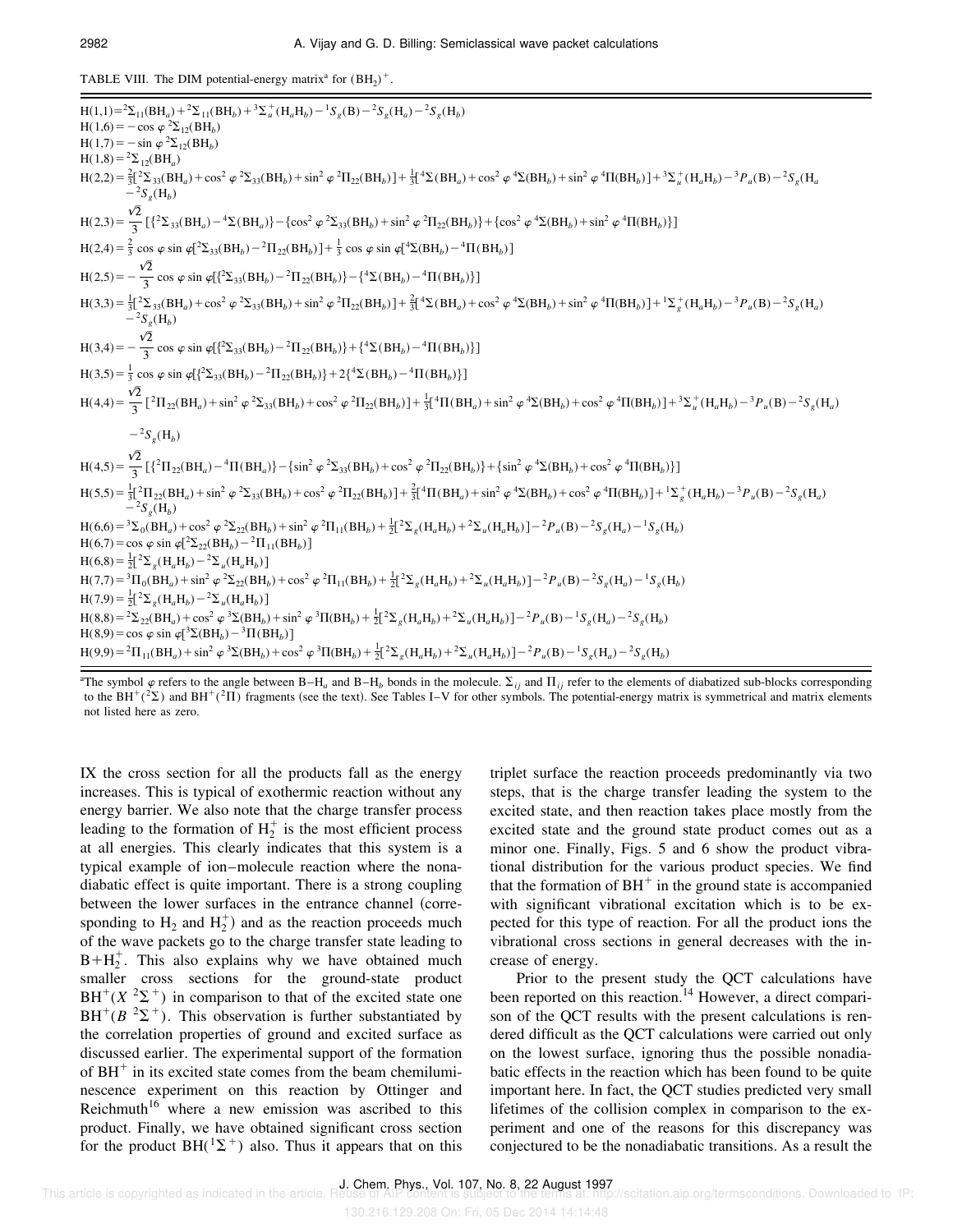outcome of the present calculations are understandably in conflict with the QCT ones. For example, the QCT results have shown a fairly large cross sections for the ground-state  $BH^+(2\Sigma^+)$  product. On the contrary, the cross sections as found in the present study for BH<sup>+</sup>( $2\Sigma$ <sup>+</sup>) is quite small in comparison to those of the excited states because of the profound nonadiabatic transitions in the entrance channel (see Table IX). Moreover, in the present study the ground state product  $BH^+(2\Sigma^+)$  is predicted to come out vibrationally hot (see Fig. 6) and the distribution of vibrational quantum numbers is qualitatively different from that found in the QCT calculations.

# **V. CONCLUSION**

We have demonstrated in this paper the feasibility of the semiclassical wave packet methods in hyperspherical coordinates to study the nonadiabatic processes occurring in three particle molecular dynamics, even in the system involving nine coupled electronic surfaces. Though we have not considered in the present study the present method could easily be extended to the spin–orbit coupled system also without much numerical effort as total computation scales only linearly with the number of surfaces. Compared to the traditional trajectory surface hopping scheme the present method offers the clear advantage that it takes into account the nonadiabatic effects in the molecular processes in a consistent manner; for example, we do not have to make any assumption of the transitions to be of Landau–Zener type and localized in space, and also we have no problem with arbitrary energy division among various degrees of freedom of the jump. We have utilized a recently proposed scheme to obtain the rotationally summed vibrational state distribution which



FIG. 2. Contour plot of the potential-energy surfaces near the classical turning point ( $\rho \equiv 2 \text{ Å}$ ). The contour spacing is 0.25  $\hat{\epsilon}$  and starts from  $-10\hat{\epsilon}$  (1 $\hat{\epsilon}$  $=100$  kJ/mol).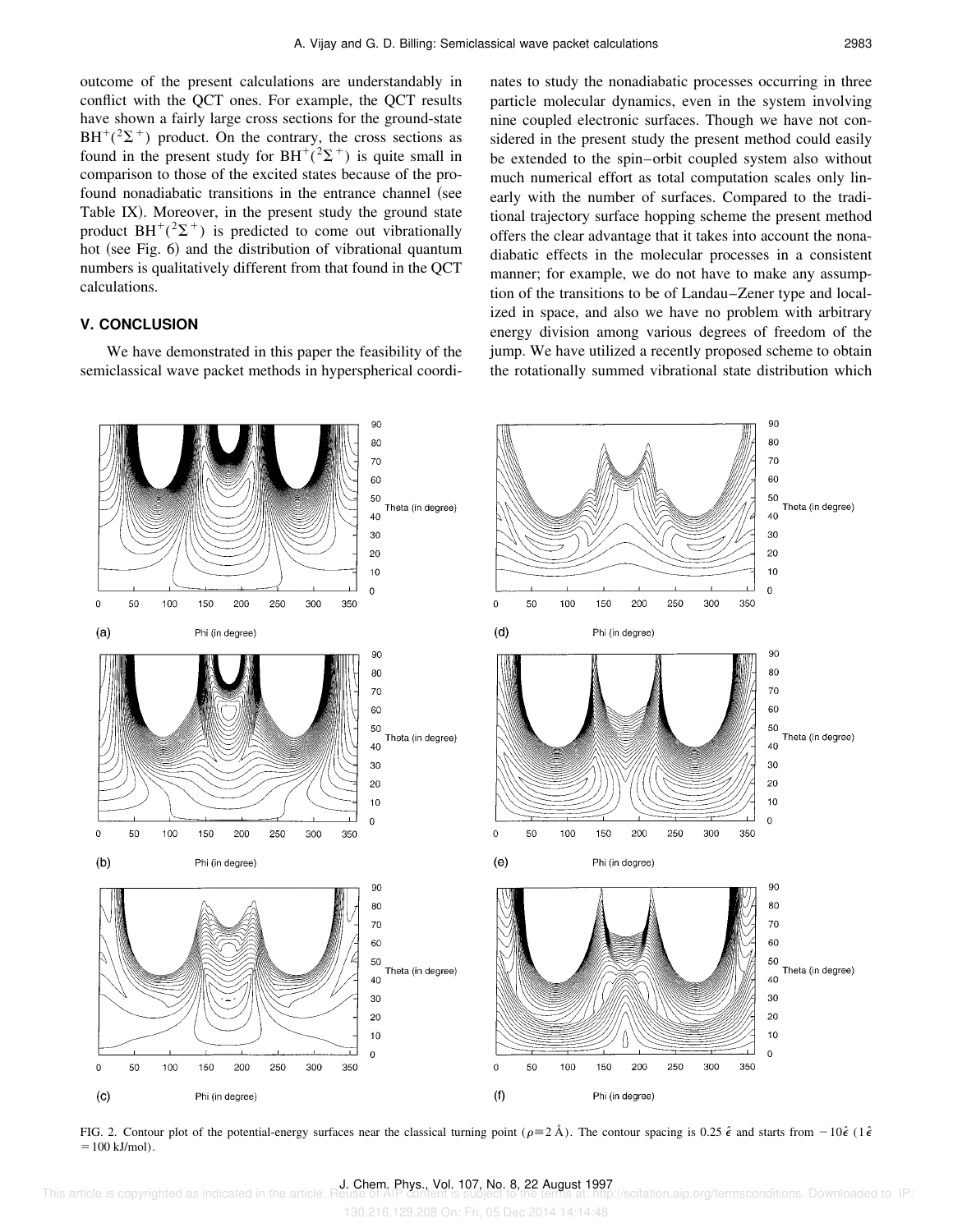

FIG. 2. (Continued).

avoids the problem associated with the coarse nature of the grid in the calculations. We have obtained the total cross sections for all channels (reactive as well as charge transfer) simultaneously by the grid summation method. Though the DIM potential-energy surfaces are admittedly approximate the present study has clearly shown that  $B^{+}({}^{3}P_{u})+H_{2}$  reaction cannot be treated as a single surface problem. The scattering process appears to take place in two steps—charge transfer leading to the formation of  $H_2^+$  which is an efficient one, followed by the rearrangement step leading to reaction. As a result we have obtained larger cross section for the  $BH<sup>+</sup>$ product in the excited states in comparison to that of the ground-state one. This has been substantiated by the beam chemiluminescence experimental study. Energy dependence of cross sections for various products show the typical behavior of exothermic reaction, and so also the product vibrational distributions. To elucidate the mechanism further much experimental work is required for this reaction.

#### **ACKNOWLEDGMENT**

This research is supported by the Danish Natural Science Research Council.

### **APPENDIX**

We present a brief review of the DIM method for triatomic molecules which we have utilized in the present study. More complete descriptions of the method can be found elsewhere.<sup>22–24</sup> There are several equivalent formulations of this method and in this paper we essentially follow the scheme developed by Faist and Muckerman.<sup>12,13</sup> In the nonrelativistic Born–Oppenheimer scheme the electronic eigenvalue equation is

$$
\hat{\mathcal{H}}(R)|\chi_k(R)\rangle = \Omega_k(R)|\chi_k(R)\rangle, \tag{A1}
$$

where  $\hat{\mathcal{H}}(R)$  is the electronic Hamiltonian operator which depends parametrically on the nuclear configuration  $R, \Omega_k(R)$  is the electronic energy which is a function of *R* and  $|\chi_k(R)\rangle$  is the eigenvector for the *k*th electronic state and this also depends parametrically on *R*. In the present work we have not considered the spin–orbit interaction, and therefore, the electronic eigenvalues are functions of three internuclear distances only (assuming three Euler angles which define the orientation of the triangle with respect to a space-fixed frame, are fixed at some convenient values), and thus here *R* represents only the internuclear distances. Since the general nuclear configuration of a triatomic molecule possesses only *C<sup>s</sup>* symmetry we designate the energy levels with the symmetry species  $A'$  and  $A''$  of the point group, though at some special configurations (belonging to  $C'_{\infty}$  and  $C_{2v}$  point groups) energy levels could also be labeled by the appropriate symmetry species.

The derivation of the DIM Hamiltonian follows the basic ideas of "atoms in molecule" (AIM) originally due to Moffitt, $2<sup>5</sup>$  and the general expression is given as

$$
\hat{\mathcal{H}}_{\text{DIM}} = \sum_{p} \sum_{q > p} \hat{\mathcal{H}}^{pq} - (N - 2) \sum_{p} \hat{\mathcal{H}}^{p}, \tag{A2}
$$

where *N* is the number of atoms in molecule and  $\hat{\mathcal{H}}^{pq}$  and  $\hat{\mathcal{H}}$  are the Hamiltonian operator for the diatomic and atomic fragments of the molecule, respectively. Hence the total energy of the molecule within DIM framework is expressed as the sum of energies of all possible diatomic fragments minus the sum of atom energies as many times as necessary to correct for their multiple inclusion in the diatomic fragment energy sum. Thus for a general triatomic *ABC* we have

$$
\hat{\mathcal{H}}_{\text{DIM}} = \hat{\mathcal{H}}^{AB} + \hat{\mathcal{H}}^{BC} + \hat{\mathcal{H}}^{AC} - \hat{\mathcal{H}}^{A} - \hat{\mathcal{H}}^{B} - \hat{\mathcal{H}}^{C}.
$$
 (A3)

In the following we will drop the subscript DIM for the notational convenience. In a practical scheme of solving Eq. (1) we express  $|\chi_k(R)\rangle$  in a general complete basis  $\langle |\Psi_i\rangle$ ,  $i=1,M$  and thus we write in a matrix form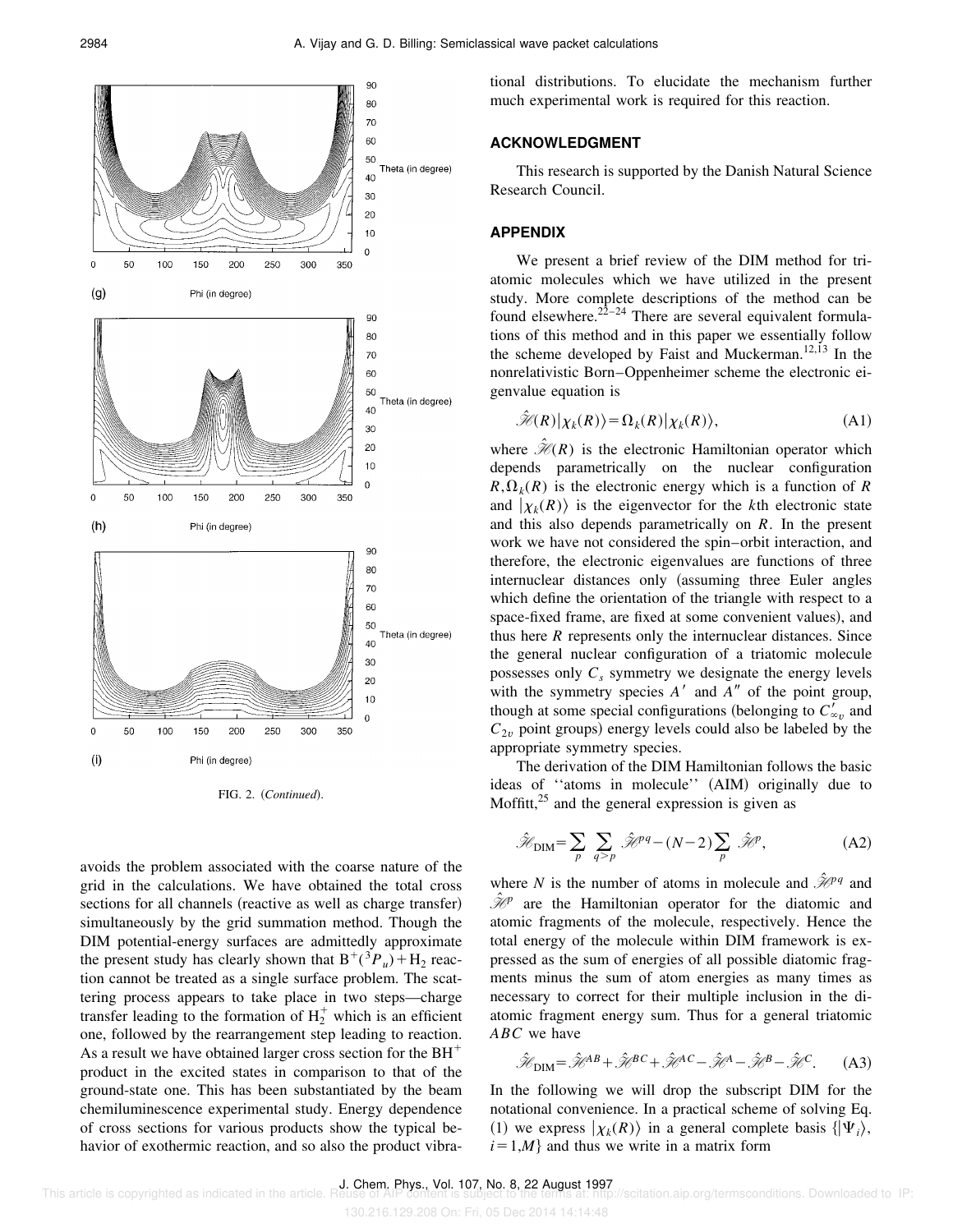



FIG. 3. Plot of the first five potential-energy surfaces in the collinear configuration  $[(B-H-H)^+]$ .



where the coefficient matrix *C* completely determines the state  $|\chi\rangle$ . On putting Eq. (A4) into Eq. (A1) and premultiplying with  $\langle \Psi |$  we obtain

$$
HC = SC\Omega,\tag{A5}
$$

where  $H = \langle \Psi | \hat{\mathcal{H}} | \Psi \rangle$  is the matrix representation of the Hamiltonian operator  $\hat{\mathcal{H}}$  in the  $|\Psi\rangle$  basis,  $S = \langle \Psi | \Psi \rangle$ , is the overlap matrix and  $\Omega$  is the diagonal matrix containing the energy eigenvalues. In the following we continue the derivation assuming the basis to be complete, though in practice the basis is almost always truncated. The approximation involved with the truncated basis may be cast in the projection operator formulation which we will point out later. Since  $\{|\chi_n\rangle\}$  is complete and orthonormal we can decompose unity into the sum of elementary projectors as

$$
1 = \sum_{n} | \chi_n \rangle \langle \chi_n | = \chi \chi^{\dagger}.
$$
 (A6)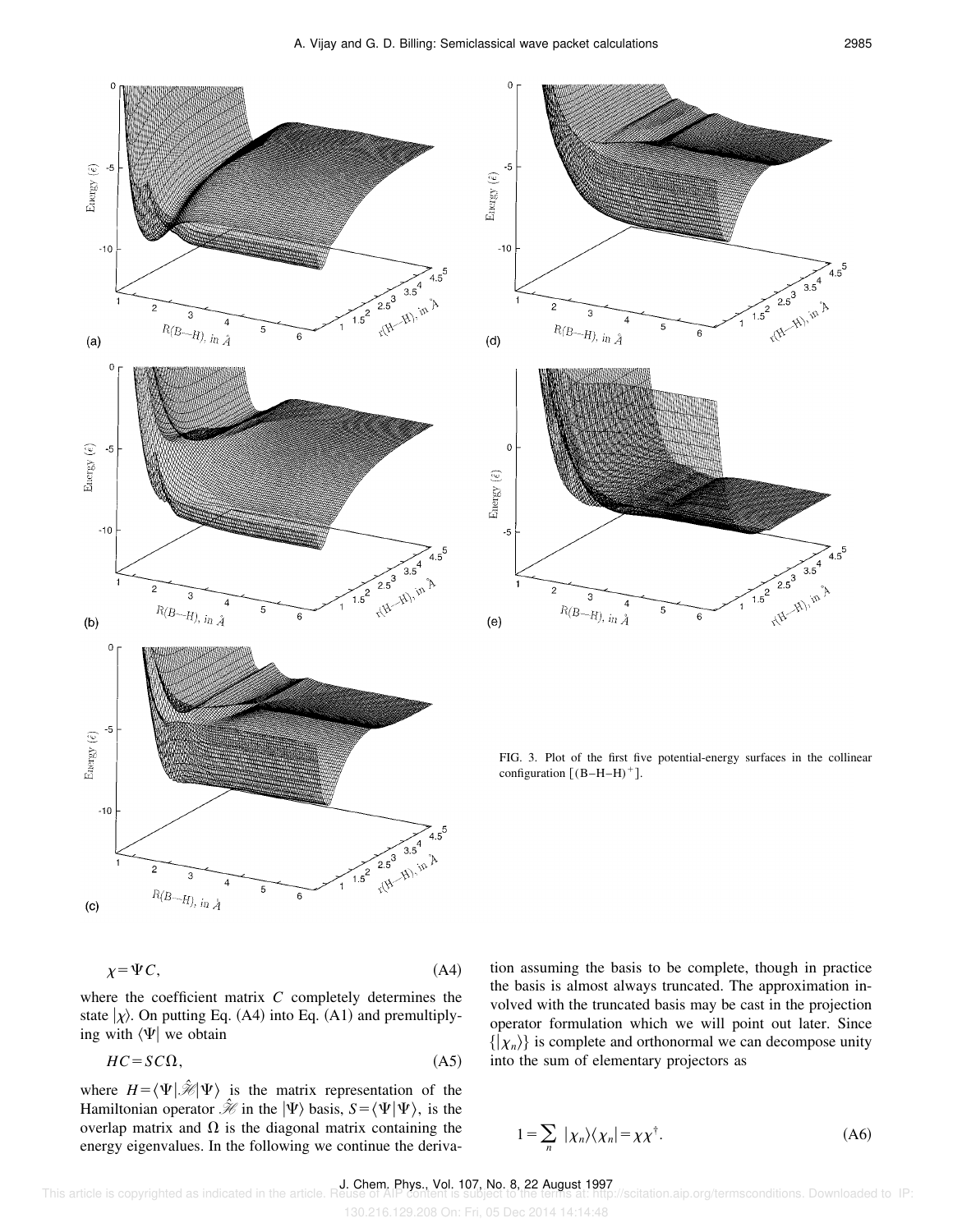

FIG. 4. The 2D wave packet on different electronic surfaces  $(A-I)$  at the end of collision at  $1\hat{\epsilon}$  energy  $(1\hat{\epsilon} = 100 \text{ kJ/mol})$ .

From Eqs.  $(A4)$  and  $(A6)$  we have

$$
1 = \Psi CC^{\dagger} \Psi^{\dagger} = \Psi S^{-1} \Psi^{\dagger}, \tag{A7}
$$

where  $C = S^{-1/2}U^{\dagger}$  with  $U^{\dagger}$  as unitary matrix independent of overlap. Using the elementary projector  $(A7)$  we can write the operation of  $\mathcal{H}$  on  $\Psi$  as

$$
\hat{\mathcal{H}}\Psi = \Psi S^{-1} \Psi^{\dagger} \hat{\mathcal{H}} \Psi = \Psi S^{-1} H. \tag{A8}
$$

Now we introduce independent particle approximation, that is each polyatomic basis function (*pbf* ) is composed of a linear combination of antisymmetrized products of one electron spin–orbitals and each of the spin–orbitals is centered on a specific nucleus according to the valence bond scheme. Thus we have

$$
\Psi = \hat{A}\psi,\tag{A9}
$$

where  $\psi_i$ *s* are the primittive unsymmetrized *pbf* and  $\hat{A}$  is the usual antisymmetrization operator. The Hamiltonian operation on  $\Psi$  within DIM framework can be written as

$$
\hat{\mathcal{H}}\Psi = \hat{A}\hat{\mathcal{H}}\psi
$$
  
=  $\sum_{p} \sum_{q>p} \hat{A}\hat{\mathcal{H}}^{pq}\psi - (N-2)\sum_{p} \hat{A}\hat{\mathcal{H}}^{p}\psi.$  (A10)

Following Ellison<sup>26</sup> we decompose  $\hat{A}$  into three different factors as

$$
\hat{A} = \hat{A}_{\nu}^{(\nu)} \hat{A}_{\nu} \hat{A}_{(\nu)},
$$
\n(A11)

where  $\hat{A}_\nu$  antisymmetrizes only the electrons on  $\nu$  fragment,  $\hat{A}_{(\nu)}$  those not on  $\nu$  fragment, and  $\hat{A}_{\nu}^{(\nu)}$  completes the identity. In putting Eq.  $(A11)$  in Eq.  $(A10)$  we have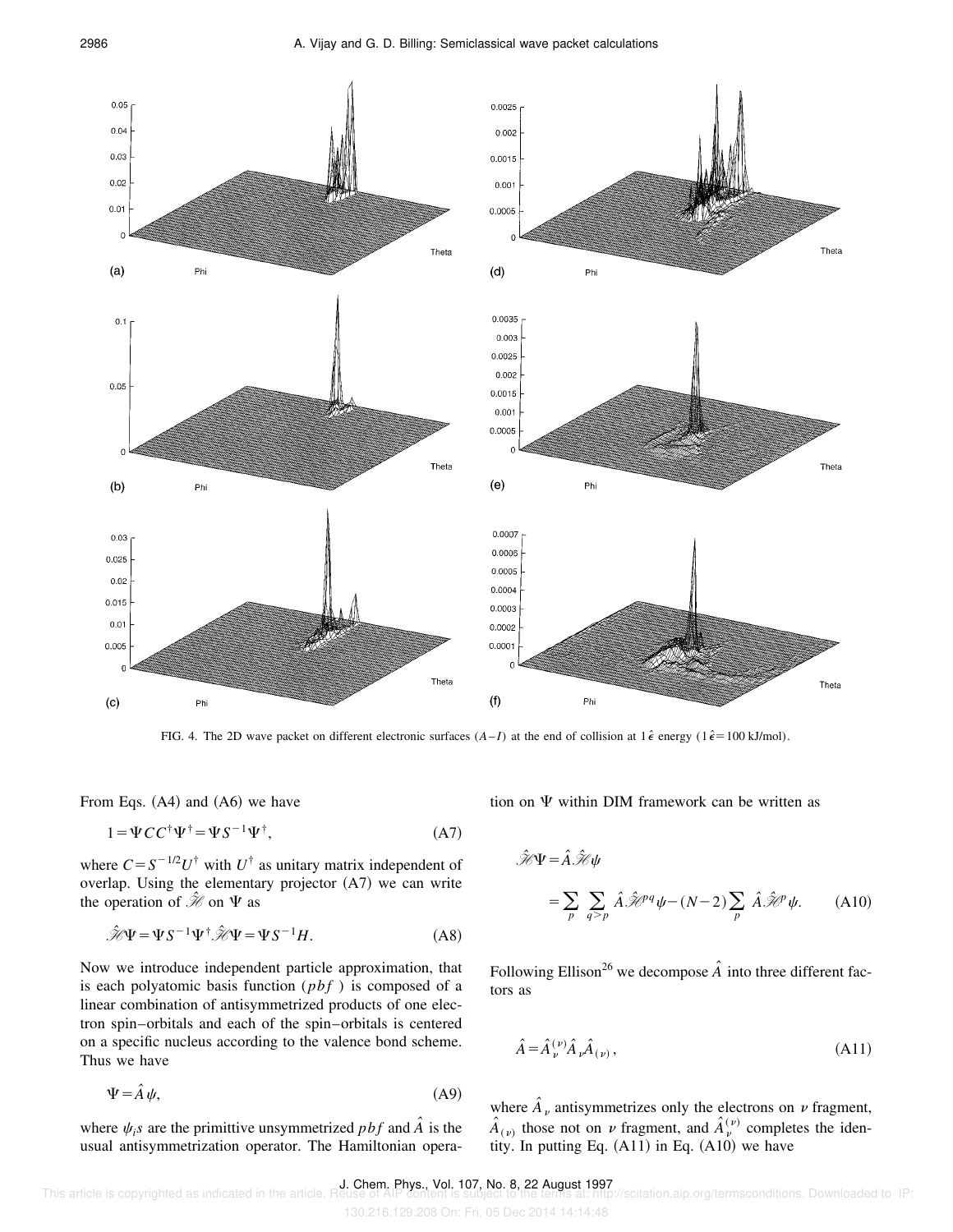



$$
\hat{\mathcal{H}}\Psi = \sum_{p} \sum_{q>p} \hat{A}_{pq}^{(pq)} \hat{A}_{pq} \hat{A}_{(pq)} \hat{\mathcal{H}}^{pq} \Psi
$$

$$
-(N-2) \sum_{p} \hat{A}_{p}^{(p)} \hat{A}_{p} \hat{A}_{(p)} \hat{\mathcal{H}}^{p} \Psi
$$

$$
= \sum_{p} \sum_{q>p} \hat{A}_{pq}^{(pq)} \hat{\mathcal{H}}^{pq} \Phi^{pq} - (N-2) \sum_{p} \hat{A}_{p}^{(p)} \hat{\mathcal{H}}^{p} \Phi^{pq}.
$$
(A12)

with the following definition;

TABLE IX. Energy dependence of cross sections<sup>a</sup> for various products.

| Energy <sup>b</sup> | H <sub>2</sub> | $BH^+(X^2\Sigma^+)$ | $BH(X1\Sigma+)$ | $BH^+(B^2\Sigma^+)$ |
|---------------------|----------------|---------------------|-----------------|---------------------|
| 0.5                 | 28.691         | 0.039               | 0.308           | 0.659               |
| 1.0                 | 10.547         | 0.017               | 0.169           | 0.345               |
| 2.00                | 5.920          | 0.022               | 0.184           | 0.434               |
| 3.0                 | 3.778          | 0.024               | 0.189           | 0.433               |
| 4.0                 | 3.137          | 0.017               | 0.174           | 0.422               |
| 5.0                 | 2.658          | 0.019               | 0.177           | 0.420               |
| 7.0                 | 2.090          | 0.018               | 0.185           | 0.394               |

<sup>a</sup>In units of  $\AA^2$ .

<sup>b</sup>In units of  $\hat{\epsilon}$ (1 $\hat{\epsilon}$ =100 kJ/mol).



FIG. 5. Energy dependence of the vibrational distributions for  $H_2^+$ . From top to bottom curves refer to  $0.5\hat{\epsilon}$ ,  $1\hat{\epsilon}$ ,  $2\hat{\epsilon}$ ,  $3\hat{\epsilon}$ ,  $4\hat{\epsilon}$ ,  $5\hat{\epsilon}$ , and  $7\hat{\epsilon}$  energies, respectively,  $(1\hat{\epsilon} = 100 \text{ kJ/mol})$ .

$$
\Phi^{\nu} \equiv \hat{A}_{\nu} \hat{A}_{(\nu)} \psi \equiv Y^{\nu} F_{(\nu)} . \tag{A13}
$$

Here  $Y^{\nu}$  is a row vector composed of antisymmetrized product of functions of only those electrons in the  $\nu$  fragment and  $F_{(v)}$  is the transformation matrix of antisymmetrized functions of the remaining electrons to complete the identity. Now if  $\{\Psi_i\}$  is complete in the polyatomic space,  $\{Y_i^{\nu}\}\$ is also complete in the  $\nu$  fragment space spanned by the fragment Hamiltonian operator,  $\hat{\mathcal{H}}$ <sup>o</sup>. Since  $\hat{\mathcal{H}}$ <sup>o</sup> operates only on the electrons associated with the  $\nu$  fragment,  $\{\Phi_i^{\nu}\}\$  also spans the subspace of  $\hat{\mathcal{H}}^{\nu}$ . Thus we have the following resolution of identity  $[cf. Eq. (A7)]$ 

$$
1 = \Phi^{\nu} S_{\Phi^{\nu}}^{-1} \Phi^{\nu \dagger}, \tag{A14}
$$

where  $S$ 

$$
\Phi^{\nu} = \Phi^{\nu \dagger} \Phi^{\nu}
$$
  
\n
$$
= F_{(\nu)}^{\dagger} Y^{\nu \dagger} Y^{\nu} F_{(\nu)}
$$
  
\n
$$
= F_{(\nu)}^{\dagger} S_{Y^{\nu}} F_{(\nu)}.
$$
 (A15)

Now we examine the action of  $\hat{\mathcal{H}}$  on  $\Phi^{\nu}$  as required in Eq.  $(A12)$  using the resolution of identity [cf. Eq.  $(A14)$ ],



FIG. 6. Energy dependence of the vibrational distributions for  $BH^+(X^2\Sigma^+)$  (full lines),  $BH(X^1\Sigma^+)$  (broken lines), and  $BH^+(B^2\Sigma^+)$ (dotted lines). For each species from top to bottom curves refer to  $0.5\hat{\epsilon}$ , 1 $\hat{\epsilon}$ , 2 $\hat{\epsilon}$ , 3 $\hat{\epsilon}$ , 4 $\hat{\epsilon}$ , 5 $\hat{\epsilon}$ , and 7 $\hat{\epsilon}$  energies, respectively, (1 $\hat{\epsilon}$ =100 kJ/mol).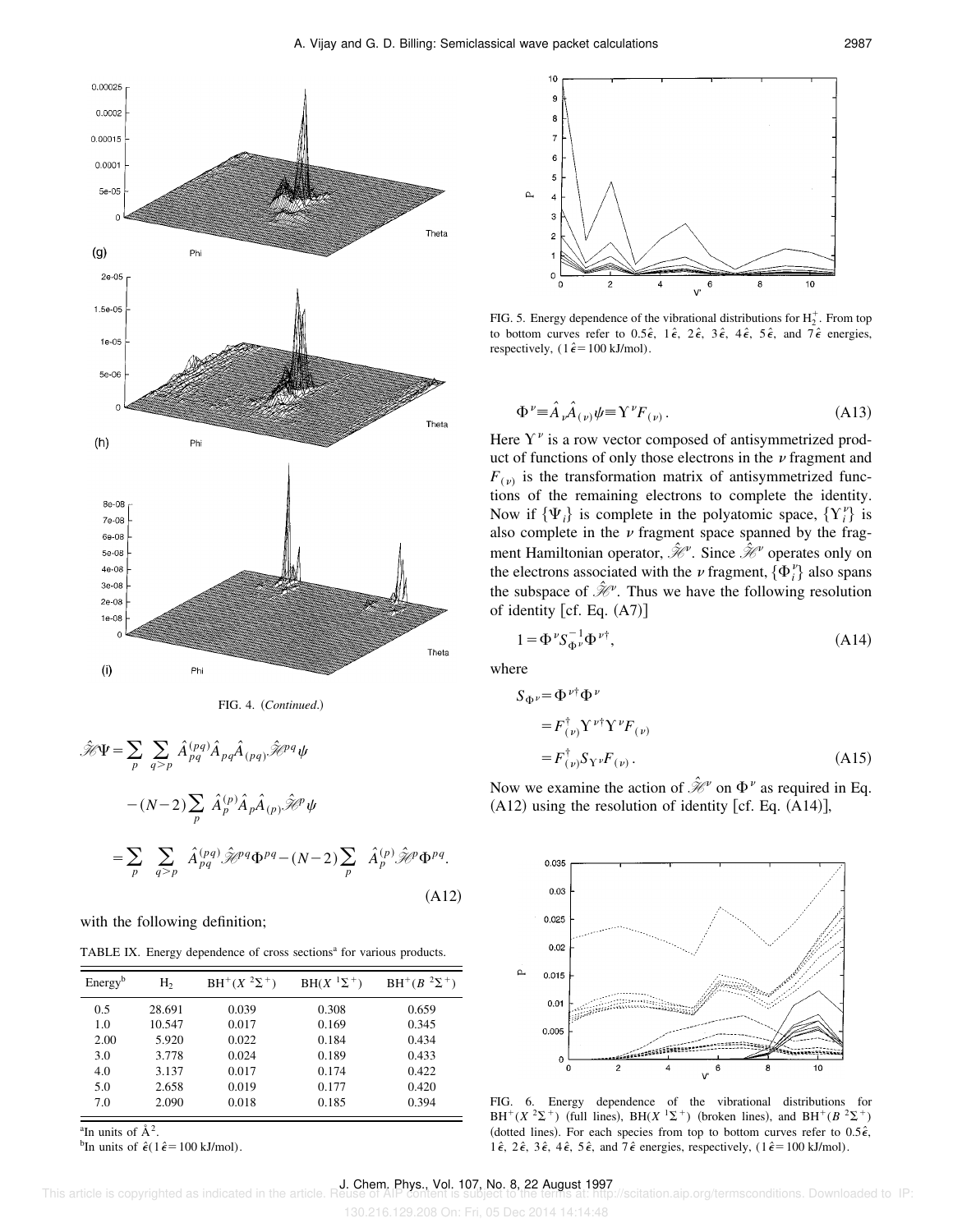$$
\hat{\mathcal{H}}^{\nu} \Phi^{\nu} = \Phi^{\nu} S_{\Phi^{\nu}}^{-1} \Phi^{\nu \dagger} \hat{\mathcal{H}}^{\nu} \Phi^{\nu}
$$

$$
= \Phi^{\nu} S_{\Phi^{\nu}}^{-1} H^{\nu}, \tag{A16}
$$

where  $H^{\nu}$  is given as follows [using Eq. (A13)].

$$
H^{\nu} = \Phi^{\nu \dagger} \hat{\mathcal{H}}^{\nu} \Phi^{\nu}
$$
  
=  $F^{\dagger}_{(\nu)} Y^{\nu \dagger} \hat{\mathcal{H}}^{\nu} Y^{\nu} F_{(\nu)}$   
=  $F^{\dagger}_{(\nu)} H_{Y^{\nu}} F_{(\nu)}$ . (A17)

Here in Eq. (A17)  $H_{Y}$ <sup>*v*</sup> is the Hamiltonian matrix for the pure  $\nu$  fragment and the effect of integration implied by the  $F_{(\nu)}$ matrix is to couple the appropriate elements of  $H_{Y^{\nu}}$  for use in the polyatomic Hamiltonian. Now we substitute Eq.  $(A16)$ into Eq.  $(A12)$  to obtain

$$
\hat{\mathcal{H}}\Psi = \sum_{p} \sum_{q>p} A_{pq}^{(pq)} \hat{\mathcal{H}}^{pq} \Phi^{pq} - (N-2) \sum_{p} A_{p}^{(p)} \hat{\mathcal{H}}^{p} \Phi^{p}
$$

$$
= \sum_{p} \sum_{q>p} A_{pq}^{(pq)} \Phi^{pq} S_{\Phi^{pq}}^{-1} H^{pq} - (N-2)
$$

$$
\times \sum_{p} A_{p}^{(p)} \Phi^{p} S_{\Phi^{p}}^{-1} H^{p}
$$

$$
= \sum_{p} \sum_{q>p} \Psi S_{\Phi^{pq}}^{-1} H^{pq} - (N-2) \sum_{p} \Psi S_{\Phi^{p}}^{-1} H^{p},
$$
(A18)

where the last identity is obtained using Eqs.  $(A9)$ ,  $(A11)$ , and (A13). Multiplying on the left by  $\Psi^{\dagger}$  on both sides we obtain

$$
\Psi^{\dagger} \hat{\mathcal{H}} \Psi = \sum_{p} \sum_{q > p} \Psi^{\dagger} \Psi S_{\Phi^{pq}}^{-1} H^{pq} - (N - 2)
$$

$$
\times \sum_{p} \Psi^{\dagger} \Psi S_{\Phi^{p}}^{-1} H^{p}, \tag{A19}
$$

$$
H = \sum_{p} \sum_{q > p} SS_{\Phi^{pq}}^{-1} H^{pq} - (N - 2) \sum_{p} SS_{\Phi^{p}}^{-1} H^{p}.
$$
 (A20)

#### **Directional orbitals**

The orientation chosen in the *pbf* would not be optimum for all fragment diatomics if the latter contains the orbitals having the directional character, and hence the fragment matrix  $H_{\gamma \nu}$  in Eq. (A17) will reflect this deficiency. In order to remedy this problem we define a transformation matrix  $Q^{pq}$  which relates the old basis  $\{Y_i^{pq}\}$  to a new aligned frix  $Q^{r,q}$  which relates the old basis { $Y_i^q$ } to a new aligned basis { $\overline{Y}_i^{pq}$ } in such a way that in this new set all directional orbitals are properly aligned:

$$
Y^{pq} = \overline{Y}^{pq} Q^{pq}.
$$
 (A21)

The Hamiltonian matrix for the diatomic fragment thus takes the form  $[cf. Eq. (A17)]$ 

$$
H_{Ypq} = Y^{pq\dagger} \mathcal{H}^{pq} Y^{pq}
$$
  
=  $Q^{pq\dagger} \overline{Y}^{pq\dagger} \mathcal{H}^{pq} \overline{Y}^{pq} Q^{pq}$   
=  $Q^{pq\dagger} \overline{H}_{\Psi^{pq}} Q^{pq}$ . (A22)

Thus the final DIM equation is

$$
H_{\text{DIM}} = \sum_{p} \sum_{p>q} \widetilde{H}^{pq} - (N-2) \sum_{p} \widetilde{H}^{p}, \tag{A23}
$$

where

$$
\widetilde{H}^{pq} = SS_{\Phi^{pq}}^{-1} F^{\dagger}_{(pq)} Q_{pq}^{\dagger} \overline{H}_{\Psi^{pq}} Q_{pq} F_{(pq)},
$$
\n
$$
H^{p} = SS_{\Phi^{p}}^{-1} F^{\dagger}_{(p)} \overline{H}_{\Psi^{p}} F_{(p)}.
$$
\n(A24)

The fundamental DIM approximations are hidden in the resolution of identity [cf. Eqs.  $(A7)$  and  $(A14)$ ] which is true only for the complete basis limit. The complete basis is almost always impractical and its implication has been found to be the fact that the right hand side of Eq.  $(A24)$  becomes non-Hermitian. The origin of non-Hermitian character of Eq.  $(A24)$  has been discussed in the literature.<sup>12,13</sup> This problem can be avoided in the practical approach of DIM. We first introduce the so-called ZOAO (zero overlap of atomic orbitals) approximation under which we have  $S = S_{\Phi^{\nu}}$  for all the fragments. Thus Eq.  $(A24)$  reduces to

$$
\widetilde{H}^{pq} = F^{\dagger}_{(pq)} Q^{\dagger}_{pq} \overline{H}_{\Psi^{pq}} Q_{pq} F_{(pq)},
$$
\n
$$
\widetilde{H}^{p} = F^{\dagger}_{(p)} \overline{H}_{\Psi^{p}} F_{(p)}.
$$
\n(A25)

The right-hand side of Eq.  $(A25)$  is now clearly Hermitian term by term. Further we follow the semiempirical approach to DIM wherein all the diatomic and atomic fragment information required in Eq.  $(A25)$  is obtained empirically either from experimental or other theoretical sources. This formally completes the DIM scheme followed in this paper for obtaining multidimensional potential-energy surfaces for  $(BH_2)^+$ molecular system. The construction of  $F_{(v)}$  matrix has been explained in Ref. 13 which, under ZOAO approximation is given as

$$
F_{(\nu)} = C_{\nu}^{\dagger} G_{(\nu)} \,. \tag{A26}
$$

The construction of the transformation matrices  $C_v$  and  $G_{(v)}$ will be discussed in the text.

- $^{1}$ G. D. Billing and N. Marković, Chem. Phys. **209**, 377 (1996).
- <sup>2</sup>F. Aguillon, M. Sizun, V. Sidis, G. D. Billing, and N. Marković, J. Chem. Phys. 104, 4530 (1996).
- $3$ M. Sizun, F. Aguillon, V. Sidis, V. Zenevich, G. D. Billing, and N. Marković, Chem. Phys. **209**, 327 (1996).
- $4$ N. Marković and G. D. Billing, Chem. Phys. **191**, 247 (1995).
- ${}^{5}$ G. D. Billing and N. Marković, J. Chem. Phys. **99**, 2674 (1993).
- ${}^{6}$ N. Markovic ${}^{6}$  and G. D. Billing, Chem. Phys. Lett. **195**, 53 (1992).
- ${}^{7}$ N. Marković and G. D. Billing, Chem. Phys. **173**, 385 (1993).
- <sup>8</sup> N. Marković and G. D. Billing, Chem. Phys. Lett. **248**, 420 (1996).
- 9 J. T. Muckerman, R. D. Gilbert, and G. D. Billing, J. Chem. Phys. **88**, 4779 (1988).
- <sup>10</sup>G. D. Billing and J. T. Muckerman, J. Chem. Phys. **91**, 6830 (1989).
- <sup>11</sup>G. D. Billing, *Encyclopedia of Computational Chemistry*, edited by H. F. Schaefer III (in press).

J. Chem. Phys., Vol. 107, No. 8, 22 August 1997<br>This article is copyrighted as indicated in the article. Reuse of AIP content is subject to the terms at: http://scitation.aip.org/termsconditions. Downloaded to IP: